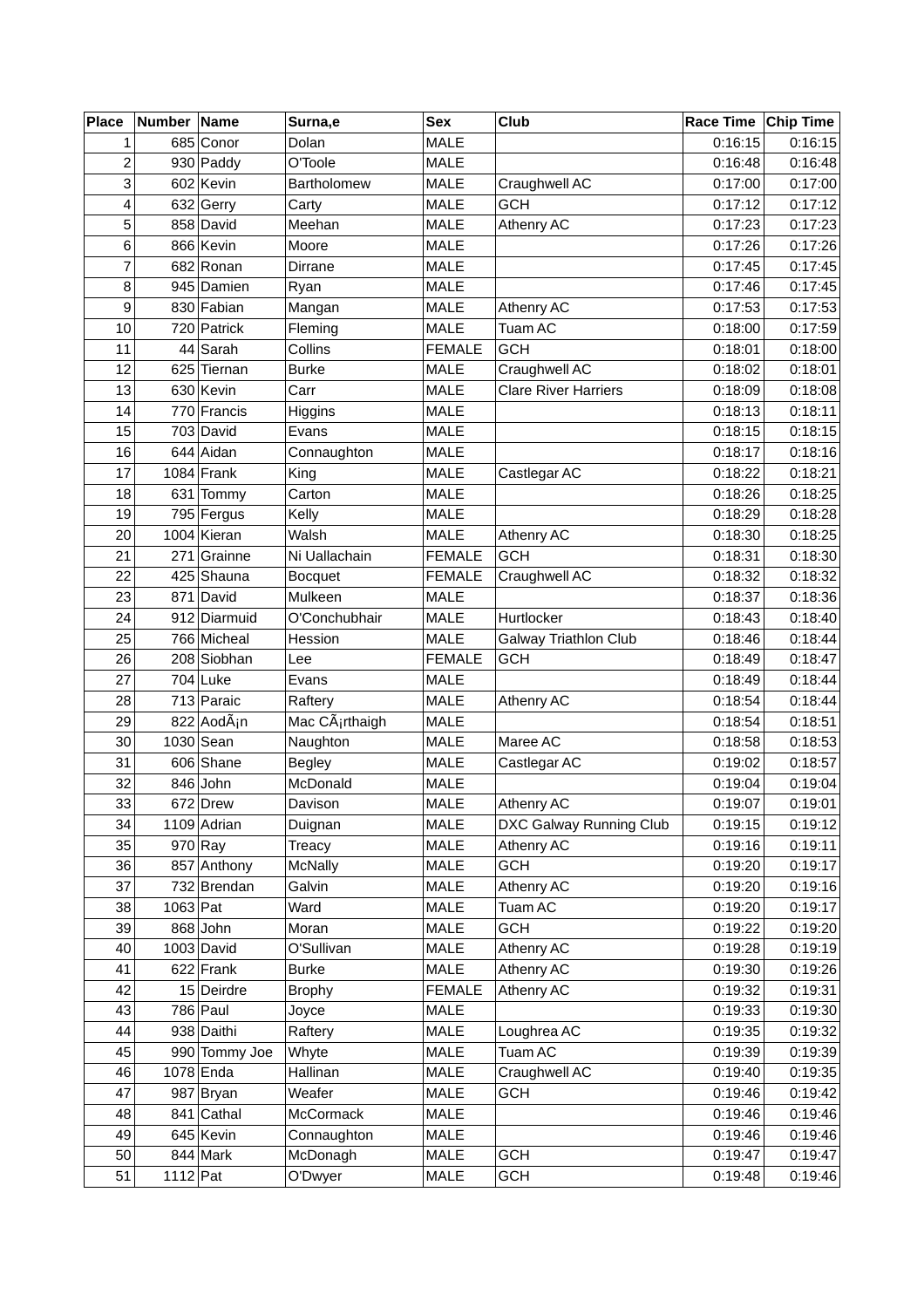| 52  | $1075$ John  | Fitzpatrick   | <b>MALE</b>   | Craughwell AC               | 0:19:51 | 0:19:48 |
|-----|--------------|---------------|---------------|-----------------------------|---------|---------|
| 53  | $681$ Pat    | Dirrane       | <b>MALE</b>   |                             | 0:19:53 | 0:19:50 |
| 54  | $1053$ Dara  | Williams      | <b>MALE</b>   | South Galway Athletic Club  | 0:19:53 | 0:19:43 |
| 55  | 9 Marie      | <b>Boyle</b>  | <b>FEMALE</b> |                             | 0:19:53 | 0:19:52 |
| 56  | 763 Michael  | Healy         | MALE          | <b>Clare River Harriers</b> | 0:19:54 | 0:19:51 |
| 57  | 700 David    | Dunne         | <b>MALE</b>   | Athenry AC                  | 0:19:55 | 0:19:52 |
| 58  | 891 David    | Noone         | <b>MALE</b>   | Athenry AC                  | 0:19:57 | 0:19:53 |
| 59  | 1059 Murt    | Fallon        | <b>MALE</b>   | Tuam AC                     | 0:19:59 | 0:19:55 |
| 60  | 804 Damien   | Killane       | <b>MALE</b>   |                             | 0:20:01 | 0:19:58 |
| 61  | 942 Brendan  | Ruane         | MALE          |                             | 0:20:01 | 0:19:51 |
| 62  | 798 Pat      | Kelly         | <b>MALE</b>   |                             | 0:20:05 | 0:20:04 |
| 63  | 926 Tony     | O'Malley      | <b>MALE</b>   |                             | 0:20:06 | 0:20:01 |
| 64  | $651$ John   | Connolly      | <b>MALE</b>   | Castlegar AC                | 0:20:12 | 0:20:10 |
| 65  | 981 Paul     | Walsh         | MALE          | Tuam AC                     | 0:20:13 | 0:20:06 |
| 66  | 782 Paul     | Hynes         | <b>MALE</b>   | Tuam AC                     | 0:20:13 | 0:20:09 |
| 67  | 1005 Fergal  | Melia         | <b>MALE</b>   | Athenry AC                  | 0:20:15 | 0:20:13 |
| 68  | 636 Joseph   | Clancy        | <b>MALE</b>   | Loughrea AC                 | 0:20:15 | 0:20:10 |
| 69  | $761$ Niall  | Hayes         | <b>MALE</b>   |                             | 0:20:18 | 0:20:12 |
| 70  | 922 Martin   | O'Hara        | MALE          | Athenry AC                  | 0:20:20 | 0:20:15 |
| 71  | 633 Stephen  | Carty         | <b>MALE</b>   | Craughwell AC               | 0:20:20 | 0:20:12 |
| 72  | 777 Alan     | Howard        | <b>MALE</b>   | <b>Weir Road Runners</b>    | 0:20:22 | 0:20:11 |
| 73  | 850 Martin   | McGrath       | MALE          | Athenry AC                  | 0:20:23 | 0:20:23 |
| 74  | 785 Keith    | Joyce         | MALE          |                             | 0:20:25 | 0:20:20 |
| 75  | 835 Michael  | Mc Mahon      | <b>MALE</b>   | Marathon Club Ireland       | 0:20:27 | 0:20:16 |
| 76  | 1031 Keith   | Holland       | <b>MALE</b>   | Mayo AC                     | 0:20:27 | 0:20:22 |
| 77  | 1036 Mike    | Holland       | <b>MALE</b>   |                             | 0:20:28 | 0:20:22 |
| 78  | 863 Brendan  | Monaghan      | <b>MALE</b>   | <b>Tuam AC</b>              | 0:20:29 | 0:20:28 |
| 79  | 869 Mark     | Moran         | <b>MALE</b>   |                             | 0:20:29 | 0:20:13 |
| 80  | 813 Donal    | Leahy         | <b>MALE</b>   | Athenry AC                  | 0:20:30 | 0:20:27 |
| 81  | 886 Cormac   | Nicholson     | <b>MALE</b>   | Athenry AC                  | 0:20:35 | 0:20:30 |
| 82  | 717 Mark     | Flaherty      | MALE          | <b>GCH</b>                  | 0:20:37 | 0:20:30 |
| 83  | 756 Paul     | Hanniffy      | MALE          | <b>GCH</b>                  | 0:20:40 | 0:20:32 |
| 84  | 276 Joanne   | O Boyle       | <b>FEMALE</b> | <b>GCH</b>                  | 0:20:40 | 0:20:37 |
| 85  | 712 Adrian   | Fitzmaurice   | <b>MALE</b>   | Athenry AC                  | 0:20:40 | 0:20:38 |
| 86  | 90 Irene     | Duane         | <b>FEMALE</b> |                             | 0:20:41 | 0:20:35 |
| 87  | 1108 Maurice | Prendergast   | MALE          | Mayo AC                     | 0:20:43 | 0:20:40 |
| 88  | $1038$ Vinny | Martyn        | MALE          | South Galway Athletic Club  | 0:20:44 | 0:20:44 |
| 89  | 17 Michelle  | <b>Browne</b> | <b>FEMALE</b> | <b>GCH</b>                  | 0:20:45 | 0:20:43 |
| 90  | $1077$ John  | Ward          | MALE          | Craughwell AC               | 0:20:46 | 0:20:42 |
| 91  | 372 Caroline | Moore         | <b>FEMALE</b> | Athenry AC                  | 0:20:48 | 0:20:43 |
| 92  | 956 Paschal  | Silke         | <b>MALE</b>   | Castlegar AC                | 0:20:51 | 0:20:43 |
| 93  | 737 Keith    | Gavin         | MALE          | Tuam AC                     | 0:20:52 | 0:20:52 |
| 94  | 889 Liam     | Nolan         | MALE          | South Galway Athletic Club  | 0:20:54 | 0:20:54 |
| 95  | 132 Sinead   | Foran         | <b>FEMALE</b> |                             | 0:20:55 | 0:20:50 |
| 96  | 852 AIDAN    | McIntyre      | MALE          |                             | 0:20:55 | 0:20:55 |
| 97  | 856 Oisin    | McManus       | MALE          |                             | 0:20:56 | 0:20:51 |
| 98  | 828 Jim      | Maher         | <b>MALE</b>   |                             | 0:20:57 | 0:20:56 |
| 99  | 664 Jason    | Curley        | MALE          |                             | 0:20:59 | 0:20:47 |
| 100 | 966 Jarlath  | Tivnan        | MALE          |                             | 0:21:01 | 0:20:40 |
| 101 | $147$ Imelda | Gormally      | <b>FEMALE</b> | <b>GCH</b>                  | 0:21:03 | 0:21:00 |
| 102 | 772 Michael  | Holian        | MALE          |                             | 0:21:04 | 0:20:37 |
|     |              |               |               |                             |         |         |
| 103 | 692 Aidan    | Doyle         | MALE          | Tuam AC                     | 0:21:06 | 0:21:02 |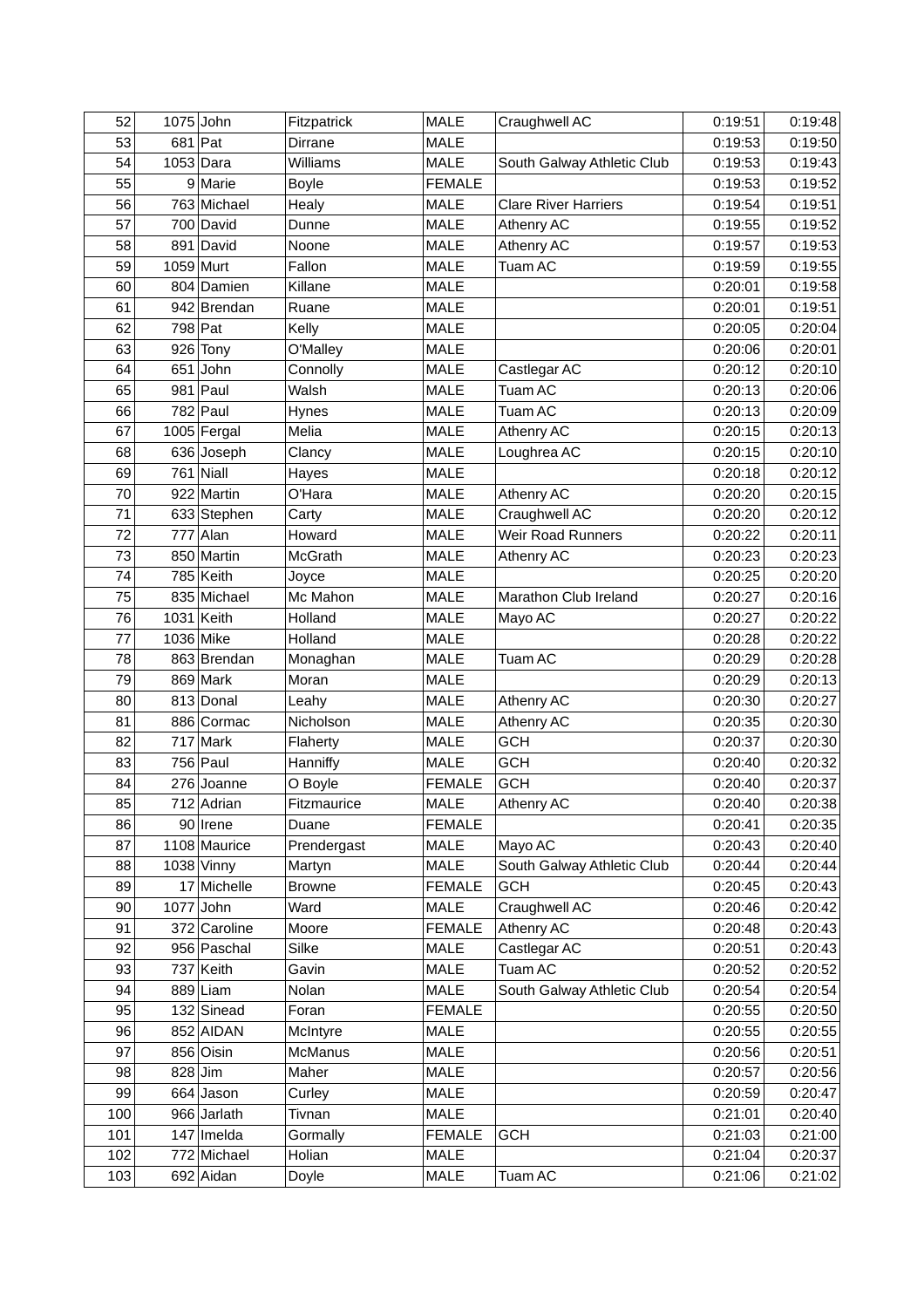| 104 |          | 867 Brian                 | Moran             | <b>MALE</b>   |                              | 0:21:06 | 0:21:06 |
|-----|----------|---------------------------|-------------------|---------------|------------------------------|---------|---------|
| 105 |          | 885 Tony                  | <b>Nevin</b>      | <b>MALE</b>   |                              | 0:21:09 | 0:20:56 |
| 106 |          | 423 Deirdre               | Devane            | <b>FEMALE</b> | Craughwell AC                | 0:21:09 | 0:20:57 |
| 107 |          | 823 Declan                | Madden            | <b>MALE</b>   | Castlegar AC                 | 0:21:09 | 0:20:55 |
| 108 |          | $214$ Toni                | Mac Carthaigh     | <b>FEMALE</b> |                              | 0:21:09 | 0:21:05 |
| 109 |          | 460 Maggie                | Vahey             | <b>FEMALE</b> | <b>Athenry AC</b>            | 0:21:11 | 0:20:54 |
| 110 |          | 668 Thomas D.             | Cushen            | <b>MALE</b>   | Fit4life                     | 0:21:11 | 0:21:02 |
| 111 | 1009 lan |                           | O Connor          | <b>MALE</b>   |                              | 0:21:17 | 0:21:13 |
| 112 |          | 905 Reamonn               | O Flatharta       | <b>MALE</b>   |                              | 0:21:21 | 0:21:13 |
| 113 |          | 612 Cathal                | <b>Breathnach</b> | MALE          |                              | 0:21:22 | 0:21:00 |
| 114 |          | 805 John                  | Killilea          | <b>MALE</b>   |                              | 0:21:24 | 0:21:19 |
| 115 |          | $870$ Ivan                | Morrin            | <b>MALE</b>   |                              | 0:21:32 | 0:21:24 |
| 116 |          | $973$ Jim                 | Vaughan           | <b>MALE</b>   | <b>Galway Triathlon Club</b> | 0:21:33 | 0:21:09 |
| 117 |          | 1068 Kevin                | O'Grady           | <b>MALE</b>   | Maree AC                     | 0:21:33 | 0:21:28 |
| 118 |          | 46 Marie                  | Condon            | <b>FEMALE</b> |                              | 0:21:33 | 0:21:18 |
| 119 |          | 747 John                  | Gray              | <b>MALE</b>   |                              | 0:21:33 | 0:21:33 |
| 120 |          | 1111 Andrew               | <b>Talbot</b>     | <b>MALE</b>   | <b>Clare River Harriers</b>  | 0:21:34 | 0:21:32 |
| 121 |          | 1017 Jarlath              | Sweeney           | <b>MALE</b>   | <b>Clare River Harriers</b>  | 0:21:34 | 0:21:30 |
| 122 |          | 98 Maura                  | Dunne             | <b>FEMALE</b> | <b>GCH</b>                   | 0:21:36 | 0:21:36 |
| 123 |          | 1091 Brian                | Keenan            | <b>MALE</b>   | Corofin AC                   | 0:21:36 | 0:21:11 |
| 124 |          | 663 Damian                | Cunningham        | <b>MALE</b>   |                              | 0:21:37 | 0:21:37 |
| 125 |          | 890 Cian                  | Noone             | MALE          |                              | 0:21:40 | 0:21:32 |
| 126 |          | 918 Brian                 | O'Donnell         | MALE          | Athenry AC                   | 0:21:43 | 0:21:37 |
| 127 |          | 1065 John                 | Flattery          | <b>MALE</b>   | <b>Tuam AC</b>               | 0:21:45 | 0:21:41 |
| 128 |          | 1093 Declan               | Mahon             | <b>MALE</b>   |                              | 0:21:45 | 0:21:32 |
| 129 |          | 836 Derek                 | Mc Walter         | <b>MALE</b>   |                              | 0:21:47 | 0:21:34 |
| 130 |          | 1061 Anthony              | Farry             | <b>MALE</b>   | Tuam AC                      | 0:21:48 | 0:21:41 |
| 131 |          | 875 Fiachra               | Murphy            | MALE          |                              | 0:21:49 | 0:21:45 |
| 132 |          | 992 Barry                 | Wrafter           | <b>MALE</b>   |                              | 0:21:51 | 0:21:43 |
| 133 |          | $684$ Gary                | Doherty           | <b>MALE</b>   |                              | 0:21:52 | 0:21:44 |
| 134 |          | $924$ John                | O'Leary           | <b>MALE</b>   | <b>GCH</b>                   | 0:21:52 | 0:21:37 |
| 135 |          | 613 GearA <sup>3</sup> id | <b>Breathnach</b> | <b>MALE</b>   |                              | 0:21:54 | 0:21:52 |
| 136 |          | $194$ Ruth                | Kilcawley         | <b>FEMALE</b> |                              | 0:21:54 | 0:21:34 |
| 137 | $614$ TJ |                           | <b>Breen</b>      | MALE          |                              | 0:21:54 | 0:21:47 |
| 138 |          | 1014 Michael              | Laffey            | MALE          | <b>Clare River Harriers</b>  | 0:21:54 | 0:21:45 |
| 139 |          | 909 David                 | O Shea            | MALE          |                              | 0:21:55 | 0:21:42 |
| 140 |          | 738 Seamus                | Geraghty          | MALE          |                              | 0:21:55 | 0:21:54 |
| 141 |          | 854 Anthony               | McMahon           | MALE          |                              | 0:21:56 | 0:21:33 |
| 142 |          | 806 Basil                 | King              | MALE          | Athenry AC                   | 0:21:59 | 0:21:27 |
| 143 |          | 701 Shane                 | Dunne             | MALE          |                              | 0:22:01 | 0:21:57 |
| 144 |          | 702 Gerard                | Dwyer             | MALE          | Loughrea AC                  | 0:22:02 | 0:21:56 |
| 145 |          | 316 Mary                  | Rohan             | <b>FEMALE</b> | Athenry AC                   | 0:22:03 | 0:21:57 |
| 146 |          | $817$ John                | Leinster          | MALE          | Athenry AC                   | 0:22:07 | 0:21:46 |
| 147 |          | 894 Stephen               | Noone             | MALE          |                              | 0:22:08 | 0:21:52 |
| 148 |          | 882 Wojciech              | Musial            | MALE          | Marathon Club Ireland        | 0:22:10 | 0:22:01 |
| 149 |          | 1011 Aidan                | Madden            | MALE          | Athenry AC                   | 0:22:10 | 0:21:50 |
| 150 |          | 661 Patrick               | Crowley           | MALE          |                              | 0:22:11 | 0:22:02 |
| 151 |          | 621 Brian                 | <b>Burke</b>      | MALE          | Athenry AC                   | 0:22:12 | 0:22:05 |
| 152 |          | 985 Mirko                 | Warnke            | MALE          |                              | 0:22:14 | 0:22:03 |
| 153 |          | 698 Pat                   | Duggan            | MALE          |                              | 0:22:15 | 0:21:51 |
| 154 |          | 874 Enda                  | Munnelly          | MALE          | Athenry AC                   | 0:22:15 | 0:22:10 |
| 155 |          | 690 Michael               | Doona             | MALE          | <b>GCH</b>                   | 0:22:16 | 0:22:04 |
|     |          |                           |                   |               |                              |         |         |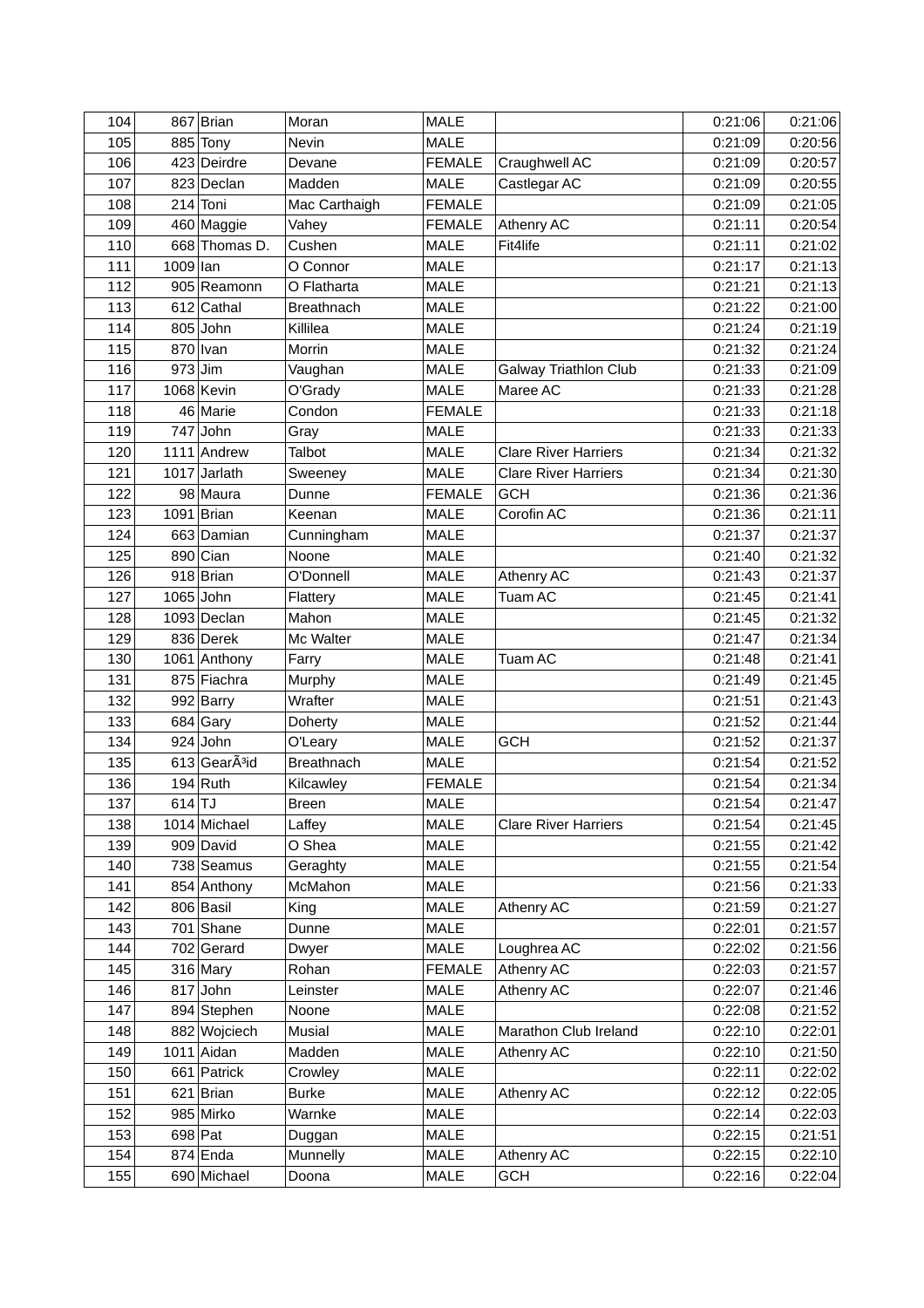| 156 |           | $426$ Lisa    | Gallagher      | <b>FEMALE</b> | Castlegar AC                 | 0:22:16 | 0:22:16 |
|-----|-----------|---------------|----------------|---------------|------------------------------|---------|---------|
| 157 |           | 796 Jason     | Kelly          | <b>MALE</b>   | <b>GCH</b>                   | 0:22:16 | 0:22:06 |
| 158 |           | 864 Paul      | Monaghan       | <b>MALE</b>   |                              | 0:22:17 | 0:22:17 |
| 159 |           | $652$ Tony    | Connolly       | <b>MALE</b>   |                              | 0:22:18 | 0:22:08 |
| 160 |           | 784 Trevor    | Jennings       | MALE          | Castlegar AC                 | 0:22:19 | 0:22:09 |
| 161 |           | 997 Alan      | <b>Burke</b>   | MALE          | Athenry AC                   | 0:22:21 | 0:22:07 |
| 162 |           | 865 Patrick   | Monahan        | MALE          | <b>Galway Triathlon Club</b> | 0:22:22 | 0:22:13 |
| 163 |           | 1088 Brian    | Gallagher      | <b>MALE</b>   | Corofin AC                   | 0:22:23 | 0:22:23 |
| 164 |           | $915$ Rob     | O'Connor       | <b>MALE</b>   |                              | 0:22:23 | 0:22:17 |
| 165 |           | 304 Carol     | Plower         | <b>FEMALE</b> |                              | 0:22:25 | 0:22:04 |
| 166 |           | $647$ Dara    | Conneely       | <b>MALE</b>   |                              | 0:22:26 | 0:22:13 |
| 167 |           | 60 Miriam     | Cuddy          | <b>FEMALE</b> |                              | 0:22:26 | 0:22:26 |
| 168 |           | 731 Vinny     | Gallagher      | <b>MALE</b>   |                              | 0:22:27 | 0:22:16 |
| 169 |           | 637 Aaron     | Clarke         | MALE          |                              | 0:22:28 | 0:22:13 |
| 170 |           | 1080 Ronan    | <b>McNulty</b> | MALE          | Castlegar AC                 | 0:22:29 | 0:22:01 |
| 171 |           | 1092 Tommy    | Greaney        | MALE          | Corofin AC                   | 0:22:30 | 0:22:05 |
| 172 |           | 1042 Michael  | O'Connell      | MALE          | DXC Galway Running Club      | 0:22:31 | 0:22:31 |
| 173 |           | $722$ Tim     | Folan          | MALE          | <b>GCH</b>                   | 0:22:31 | 0:22:16 |
| 174 |           | 653 Declan    | Cormican       | MALE          |                              | 0:22:32 | 0:22:05 |
| 175 |           | 750 Paul      | Greaney        | <b>MALE</b>   |                              | 0:22:32 | 0:22:17 |
| 176 |           | $937$ Ray     | Quinn          | <b>MALE</b>   |                              | 0:22:33 | 0:22:10 |
| 177 |           | 929 Liam      | O'Shaughnessy  | MALE          |                              | 0:22:34 | 0:22:24 |
| 178 |           | 648 Noel      | Conneely       | <b>MALE</b>   | <b>Clare River Harriers</b>  | 0:22:35 | 0:22:27 |
| 179 |           | 305 Linda     | Porter         | <b>FEMALE</b> | Craughwell AC                | 0:22:35 | 0:22:33 |
| 180 |           | 809 Damien    | Larkin         | <b>MALE</b>   | Craughwell AC                | 0:22:36 | 0:22:33 |
| 181 |           | 706 Gerry     | Fahy           | <b>MALE</b>   | <b>Clare River Harriers</b>  | 0:22:36 | 0:22:30 |
| 182 |           | $1000$ James  | Lundon         | <b>MALE</b>   | Athenry AC                   | 0:22:37 | 0:22:26 |
| 183 |           | 433 Eimear    | <b>Bray</b>    | <b>FEMALE</b> | Corofin AC                   | 0:22:37 | 0:22:14 |
| 184 | 1006 Eoin |               | O'Sullivan     | <b>MALE</b>   | Athenry AC                   | 0:22:38 | 0:22:31 |
| 185 |           | $601$ Jason   | <b>Barlow</b>  | MALE          |                              | 0:22:39 | 0:22:23 |
| 186 |           | 211 Michelle  | Lynch          | <b>FEMALE</b> | <b>GCH</b>                   | 0:22:42 | 0:22:28 |
| 187 |           | 57 Yvonne     | Croke          | <b>FEMALE</b> |                              | 0:22:43 | 0:22:28 |
| 188 |           | 1022 Declan   | Langan         | <b>MALE</b>   |                              | 0:22:47 | 0:22:39 |
| 189 |           | 634 Michael   | Casey          | MALE          |                              | 0:22:47 | 0:22:36 |
| 190 |           | 141 Anna      | Gietl          | <b>FEMALE</b> |                              | 0:22:47 | 0:22:23 |
| 191 |           | 765 Alphonsus | Heneghan       | MALE          | Loughrea AC                  | 0:22:48 | 0:22:48 |
| 192 |           | $1058$ Pete   | Rabbitte       | MALE          | Tuam AC                      | 0:22:48 | 0:22:22 |
| 193 |           | 20 Catherine  | <b>Burke</b>   | <b>FEMALE</b> | Athenry AC                   | 0:22:49 | 0:22:36 |
| 194 |           | 1037 Eoin     | Ó Conghaile    | MALE          | <b>HPE Running Club</b>      | 0:22:50 | 0:22:42 |
| 195 |           | 733 Shane     | Galvin         | MALE          |                              | 0:22:53 | 0:22:43 |
| 196 |           | 18 Emily      | <b>Bruton</b>  | <b>FEMALE</b> | <b>GCH</b>                   | 0:22:53 | 0:22:49 |
| 197 |           | $1081$ Kevin  | Duffy          | MALE          | Castlegar AC                 | 0:22:54 | 0:22:36 |
| 198 |           | 184 Eimear    | Keary          | <b>FEMALE</b> |                              | 0:22:56 | 0:22:35 |
| 199 |           | $999$ Tony    | Killarney      | MALE          | Athenry AC                   | 0:23:00 | 0:22:43 |
| 200 |           | 446 Michelle  | Hanley         | <b>FEMALE</b> |                              | 0:23:02 | 0:22:48 |
| 201 |           | 128 Niamh     | Flavin         | <b>FEMALE</b> | Craughwell AC                | 0:23:04 | 0:22:52 |
| 202 |           | 1029 Martin   | Lennon         | MALE          | East Galway                  | 0:23:05 | 0:22:46 |
| 203 |           | 139 Louise    | Geoghegan      | <b>FEMALE</b> |                              | 0:23:05 | 0:22:57 |
| 204 |           | 307 Aoife     | Power          | <b>FEMALE</b> | <b>GCH</b>                   | 0:23:07 | 0:22:57 |
| 205 |           | 754 Kieran    | Guiry          | MALE          | Athenry AC                   | 0:23:08 | 0:22:46 |
| 206 |           | 962 Michael   | Stapleton      | MALE          | Loughrea AC                  | 0:23:08 | 0:22:49 |
| 207 |           | $919$ Pat     | O'Donnell      | MALE          |                              | 0:23:12 | 0:22:57 |
|     |           |               |                |               |                              |         |         |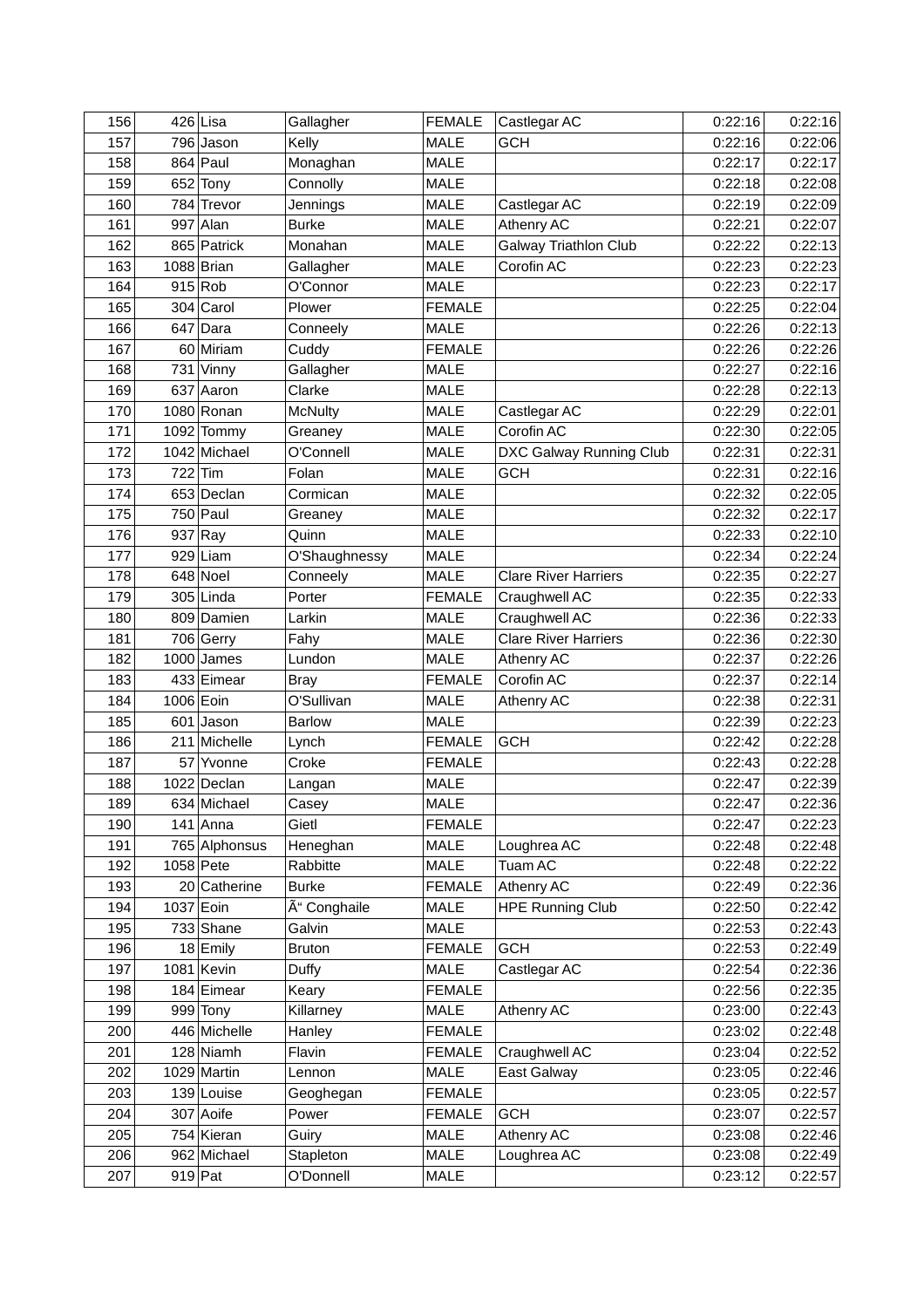| 208 |          | 421 Margaret  | Murphy          | <b>FEMALE</b> | Craughwell AC                | 0:23:13 | 0:23:07 |
|-----|----------|---------------|-----------------|---------------|------------------------------|---------|---------|
| 209 |          | 1040 Fergus   | Donnellan       | <b>MALE</b>   | DXC Galway Running Club      | 0:23:14 | 0:23:03 |
| 210 |          | $662$ Paul    | Cryan           | <b>MALE</b>   | Tuam AC                      | 0:23:16 | 0:23:16 |
| 211 |          | 758 Stephen   | Hanrahan        | MALE          | Loughrea AC                  | 0:23:20 | 0:23:04 |
| 212 |          | 707 Gordon    | Fahy            | MALE          |                              | 0:23:22 | 0:22:56 |
| 213 |          | 370 Orla      | <b>Stevens</b>  | <b>FEMALE</b> | <b>Athenry AC</b>            | 0:23:23 | 0:22:52 |
| 214 |          | 1020 Keith    | Greally         | MALE          | <b>Clare River Harriers</b>  | 0:23:23 | 0:23:23 |
| 215 |          | $1024$ John   | Fitzmaurice     | <b>MALE</b>   |                              | 0:23:24 | 0:23:00 |
| 216 |          | $1103$ Liam   | Power           | MALE          | <b>GCH</b>                   | 0:23:24 | 0:22:54 |
| 217 |          | 454 Margaret  | Glavin          | <b>FEMALE</b> | <b>Galway Triathlon Club</b> | 0:23:24 | 0:23:19 |
| 218 |          | 160 Mary Kate | Heaslip         | <b>FEMALE</b> | Athenry AC                   | 0:23:25 | 0:23:16 |
| 219 |          | $913$ Rory    | O'Connor        | MALE          | Tuam AC                      | 0:23:26 | 0:23:23 |
| 220 |          | 751 Russell   | Greaney         | <b>MALE</b>   |                              | 0:23:26 | 0:23:12 |
| 221 |          | 430 Claire    | Cellarius       | <b>FEMALE</b> | Corofin AC                   | 0:23:28 | 0:23:09 |
| 222 |          | 787 TOMASZ    | KADZIELAWSKI    | MALE          | Athenry AC                   | 0:23:30 | 0:23:30 |
| 223 |          | $302$ Mags    | Page            | <b>FEMALE</b> |                              | 0:23:31 | 0:23:25 |
| 224 |          | 729 Martin    | Gallagher       | MALE          |                              | 0:23:33 | 0:23:07 |
| 225 |          | 718 Patrick   | Flaherty        | <b>MALE</b>   | <b>HPE Running Club</b>      | 0:23:33 | 0:23:24 |
| 226 |          | 19 Linda      | <b>Buckley</b>  | <b>FEMALE</b> |                              | 0:23:34 | 0:23:09 |
| 227 |          | 825 Philip    | Magnier         | MALE          | Athenry AC                   | 0:23:39 | 0:23:34 |
| 228 |          | $1095$ Ciara  | Power           | <b>FEMALE</b> | Corrib AC                    | 0:23:41 | 0:23:18 |
| 229 |          | $774$ Tom     | Hopkins         | MALE          | Tuam AC                      | 0:23:43 | 0:23:42 |
| 230 |          | 739 Tim       | Geraghty        | <b>MALE</b>   |                              | 0:23:43 | 0:23:43 |
| 231 |          | 301 Claire    | O'Sullivan      | <b>FEMALE</b> |                              | 0:23:44 | 0:23:44 |
| 232 |          | $1114$ Emmet  | Queenan         | <b>MALE</b>   |                              | 0:23:44 | 0:23:13 |
| 233 |          | $1116$ Tony   | Fahy            | <b>MALE</b>   |                              | 0:23:46 | 0:23:33 |
| 234 |          | 911 Killian   | O'Brien         | MALE          | Castlegar AC                 | 0:23:47 | 0:23:30 |
| 235 |          | 837 Brendan   | McArdle         | MALE          | <b>GCH</b>                   | 0:23:48 | 0:23:27 |
| 236 |          | 628 Brendan   | Canning         | MALE          |                              | 0:23:48 | 0:23:39 |
| 237 |          | 954 Fintan    | Shannon         | MALE          | Athenry AC                   | 0:23:48 | 0:23:25 |
| 238 |          | 669 Tony      | Daley           | MALE          | Athenry AC                   | 0:23:49 | 0:23:26 |
| 239 |          | 1123 Gordon   | Duane           | MALE          |                              | 0:23:50 | 0:23:44 |
| 240 |          | $1107$ Dave   | Huane           | <b>MALE</b>   | Mayo AC                      | 0:23:50 | 0:23:50 |
| 241 |          | 843 Liam      | McDonagh        | MALE          |                              | 0:23:50 | 0:23:14 |
| 242 |          | 833 Thomas    | Mannion         | MALE          | Tuam AC                      | 0:23:50 | 0:23:33 |
| 243 |          | 1071 Brendan  | <b>Boland</b>   | MALE          | Maree AC                     | 0:23:51 | 0:23:33 |
| 244 |          | 808 Michael   | Langan          | MALE          |                              | 0:23:51 | 0:23:37 |
| 245 |          | 352 Jacinta   | Walsh           | <b>FEMALE</b> |                              | 0:23:54 | 0:23:43 |
| 246 |          | 125 JOANNE    | <b>FLANAGAN</b> | <b>FEMALE</b> |                              | 0:23:55 | 0:23:44 |
| 247 |          | 861 Michael   | Mitchell        | MALE          | Athenry AC                   | 0:23:55 | 0:23:49 |
| 248 |          | 69 Laura      | Darby           | <b>FEMALE</b> | <b>Galway Triathlon Club</b> | 0:23:57 | 0:23:51 |
| 249 |          | 403 Maura     | Meeneghan       | <b>FEMALE</b> | Tuam AC                      | 0:23:57 | 0:23:32 |
| 250 |          | 8 Mairead     | <b>Blake</b>    | <b>FEMALE</b> | Athenry AC                   | 0:23:59 | 0:23:28 |
| 251 |          | 38 Janet      | Clancy          | <b>FEMALE</b> | Athenry AC                   | 0:24:00 | 0:23:27 |
| 252 |          | $688$ Tim     | Donnellan       | MALE          | <b>GCH</b>                   | 0:24:00 | 0:23:54 |
| 253 | 1102 Gus |               | Sammin          | MALE          | <b>GCH</b>                   | 0:24:02 | 0:23:31 |
| 254 |          | 120 Olivia    | Fitzpatrick     | <b>FEMALE</b> | <b>Tuam AC</b>               | 0:24:02 | 0:23:45 |
| 255 |          | 884 Kieran    | Nestor          | MALE          |                              | 0:24:02 | 0:23:53 |
| 256 |          | 209 Gearoidin | Leonard         | <b>FEMALE</b> |                              | 0:24:03 | 0:23:53 |
| 257 |          | 368 Donna     | Lane            | <b>FEMALE</b> | Athenry AC                   | 0:24:04 | 0:23:52 |
| 258 |          | 23 Roisin     | <b>Burke</b>    | <b>FEMALE</b> |                              | 0:24:04 | 0:23:53 |
| 259 |          | 936 Brian     | Quinn           | MALE          | Athenry AC                   | 0:24:04 | 0:23:30 |
|     |          |               |                 |               |                              |         |         |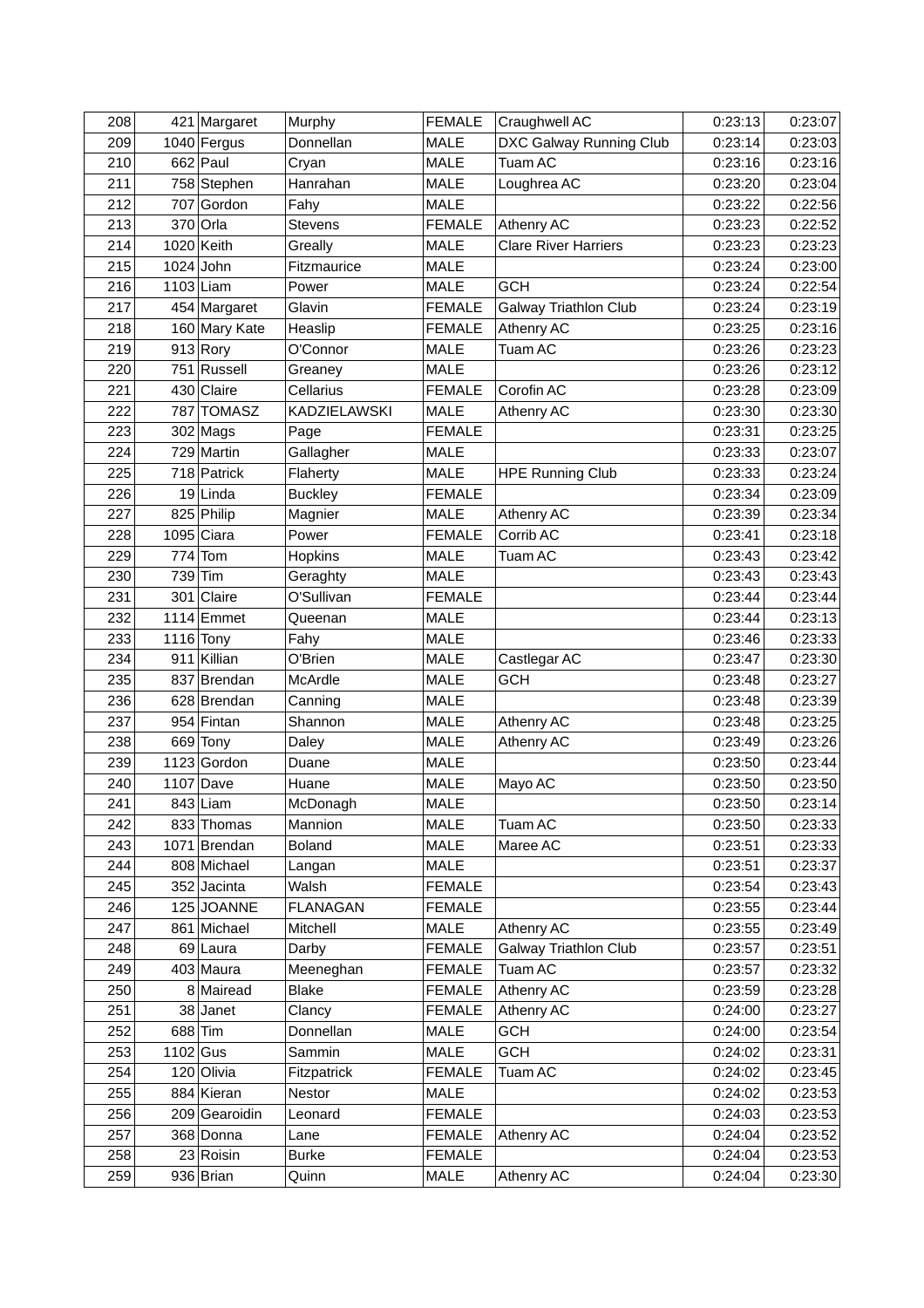| 260 |           | 1086 Dave             | Clarke              | <b>MALE</b>           | Corofin AC                  | 0:24:06            | 0:23:40 |
|-----|-----------|-----------------------|---------------------|-----------------------|-----------------------------|--------------------|---------|
| 261 |           | 407 Carmel            | Murphy              | <b>FEMALE</b>         | Caltra & District AC        | 0:24:07            | 0:23:28 |
| 262 |           | 667 Declan            | Curtin              | <b>MALE</b>           |                             | 0:24:14            | 0:24:00 |
| 263 |           | 375 Sarah             | Johnson             | <b>FEMALE</b>         |                             | 0:24:14            | 0:24:14 |
| 264 |           | 292 Dympna            | O'Dea               | <b>FEMALE</b>         |                             | 0:24:16            | 0:24:09 |
| 265 | 1013 Tom  |                       | Kilgarriff          | MALE                  | <b>Clare River Harriers</b> | 0:24:20            | 0:24:14 |
| 266 |           | 989 Roderick          | Whyte               | <b>MALE</b>           |                             | 0:24:22            | 0:23:54 |
| 267 |           | 22 Niamh              | <b>Burke</b>        | <b>FEMALE</b>         |                             | 0:24:23            | 0:23:54 |
| 268 |           | 940 Kerrill           | Rohan               | <b>MALE</b>           |                             | 0:24:23            | 0:24:16 |
| 269 |           | $1043$ John           | Reddington          | MALE                  | Loughrea AC                 | 0:24:25            | 0:24:06 |
| 270 |           | 834 Colm              | Mc Allen            | <b>MALE</b>           | Craughwell AC               | 0:24:29            | 0:24:04 |
| 271 |           | 371 Sinead            | Gannon              | <b>FEMALE</b>         | <b>Athenry AC</b>           | 0:24:31            | 0:24:19 |
| 272 |           | 883 Frankie           | <b>Nally</b>        | MALE                  |                             | 0:24:32            | 0:24:19 |
| 273 |           | 1019 Declan           | Varley              | <b>MALE</b>           | <b>Clare River Harriers</b> | 0:24:33            | 0:24:23 |
| 274 |           | $297$ Emer            | OMahony             | <b>FEMALE</b>         |                             | 0:24:36            | 0:24:14 |
| 275 | $1119$ JP |                       | Steede              | MALE                  | <b>Bradley Renault</b>      | 0:24:37            | 0:24:09 |
| 276 |           | 810 Gary              | Larkin              | <b>MALE</b>           |                             | 0:24:38            | 0:24:24 |
| 277 |           | 1050 David            | Kelly               | <b>MALE</b>           | South Galway Athletic Club  | 0:24:38            | 0:24:21 |
| 278 |           | $749$ Dave            | Greaney             | MALE                  |                             | 0:24:39            | 0:24:22 |
| 279 |           | 623 Martin            | <b>Burke</b>        | <b>MALE</b>           |                             | 0:24:39            | 0:24:30 |
| 280 |           | $134$ Lorna           | Freeman             | <b>FEMALE</b>         | <b>Athenry AC</b>           | 0:24:39            | 0:24:19 |
| 281 |           | $379$ Mary            | Mellody             | <b>FEMALE</b>         | <b>East Galway</b>          | 0:24:40            | 0:24:19 |
| 282 |           | 670 Eanna             | Daly                | <b>MALE</b>           |                             | 0:24:41            | 0:24:28 |
| 283 | 1016 Tom  |                       | Fallon              | <b>MALE</b>           | <b>Clare River Harriers</b> | 0:24:42            | 0:24:10 |
| 284 |           | 881 Ross              | Murphy              | <b>MALE</b>           |                             | 0:24:43            | 0:24:28 |
| 285 |           | 848 Peter             | McGowan             | <b>MALE</b>           |                             | 0:24:44            | 0:24:28 |
| 286 |           | 226 Bridget           | Mc Grath            | <b>FEMALE</b>         | <b>Tuam AC</b>              | 0:24:45            | 0:24:39 |
| 287 |           | 1090 Mark             | Fahy                | <b>MALE</b>           |                             | 0:24:45            | 0:24:24 |
| 288 |           | 405 Aishling          |                     | <b>FEMALE</b>         | Maree AC                    | 0:24:46            | 0:24:22 |
| 289 |           | 826 Niall             | Martyn              | MALE                  |                             | 0:24:47            | 0:24:29 |
| 290 |           | 654 Michael           | Maguire<br>Cormican | <b>MALE</b>           |                             | 0:24:47            | 0:24:28 |
| 291 |           | $793$ Fran            | Keating             | <b>MALE</b>           |                             | 0:24:50            | 0:24:27 |
| 292 |           | $961$ Jakub           | Srebrzynski         | <b>MALE</b>           |                             | 0:24:51            | 0:24:28 |
| 293 |           | 896 Martin            |                     |                       |                             |                    | 0:24:36 |
| 294 |           |                       | O Brien             | MALE                  | Corofin AC                  | 0:24:51<br>0:24:52 | 0:24:35 |
| 295 |           | 410 Mary<br>626 Eunan | Noone               | <b>FEMALE</b><br>MALE | Caltra & District AC        | 0:24:53            | 0:24:23 |
|     |           |                       | Canavan             | <b>FEMALE</b>         | Athenry AC                  |                    |         |
| 296 |           | 366 Cathy             | Melia               |                       |                             | 0:24:57            | 0:24:46 |
| 297 |           | $725$ Sean            | Freeney             | MALE                  | Athenry AC                  | 0:24:58            | 0:24:22 |
| 298 |           | 995 Cathal            | Duffy               | MALE                  | Athenry AC                  | 0:25:00            | 0:24:57 |
| 299 |           | 102 Karen             | Earls               | <b>FEMALE</b>         |                             | 0:25:00            | 0:24:50 |
| 300 |           | $801$ Rory            | Kenihan             | MALE                  | <b>GCH</b>                  | 0:25:01            | 0:24:35 |
| 301 |           | 960 Brian             | Somers              | MALE                  |                             | 0:25:02            | 0:24:54 |
| 302 |           | $892$ Frank           | Noone               | MALE                  | Athenry AC                  | 0:25:02            | 0:24:47 |
| 303 |           | 1122 Eugene           | Delaney             | MALE                  | Caltra & District AC        | 0:25:03            | 0:25:00 |
| 304 |           | $1089$ Liam           | Cawley              | MALE                  | Corofin AC                  | 0:25:06            | 0:24:43 |
| 305 |           | 1087 Ciaran           | Lynch               | MALE                  | Corofin AC                  | 0:25:07            | 0:24:43 |
| 306 |           | 197 Assumpta          | King                | <b>FEMALE</b>         | Athenry AC                  | 0:25:08            | 0:24:49 |
| 307 |           | 745 Killian           | Gottsche            | MALE                  |                             | 0:25:09            | 0:24:52 |
| 308 |           | 112 Maeve             | Farragher           | <b>FEMALE</b>         |                             | 0:25:10            | 0:24:37 |
| 309 |           | 70 Gearoidin          | De Bhailis          | <b>FEMALE</b>         | Connemara                   | 0:25:11            | 0:24:45 |
| 310 |           | 853 Bernard           | McLoughlin          | MALE                  | Connemara                   | 0:25:11            | 0:24:38 |
| 311 |           | 791 Robert            | Keary               | MALE                  | Loughrea AC                 | 0:25:11            | 0:24:53 |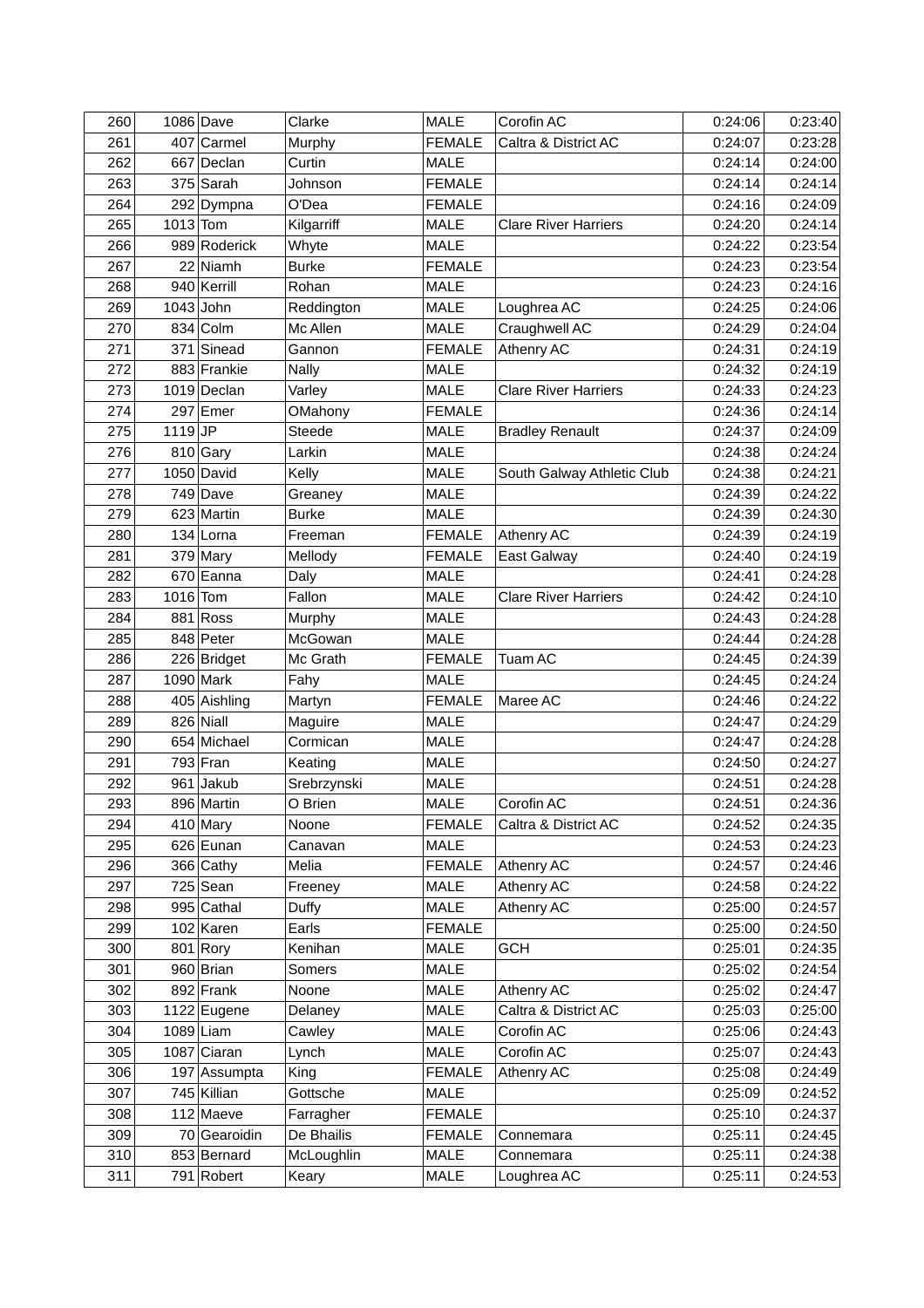| 312 |           | 925 Barry      | O'Loughlin   | <b>MALE</b>   |                              | 0:25:14 | 0:25:03 |
|-----|-----------|----------------|--------------|---------------|------------------------------|---------|---------|
| 313 |           | 1023 Finn      | Dillon       | <b>MALE</b>   |                              | 0:25:15 | 0:24:51 |
| 314 |           | 779 Gerry      | Hurley       | <b>MALE</b>   | Athenry AC                   | 0:25:16 | 0:25:00 |
| 315 | 459       |                |              |               |                              | 0:25:17 | 0:25:00 |
| 316 |           | 315 Leonor     | Rodriguez    | <b>FEMALE</b> |                              | 0:25:19 | 0:24:45 |
| 317 |           | $721$ Joe      | Folan        | <b>MALE</b>   |                              | 0:25:20 | 0:25:14 |
| 318 |           | 451 Miriam     | Flatley      | <b>FEMALE</b> |                              | 0:25:21 | 0:24:56 |
| 319 | 996 MJ    |                | Conlon       | MALE          | Athenry AC                   | 0:25:23 | 0:24:51 |
| 320 |           | $908$ Sean     | O Neill      | <b>MALE</b>   |                              | 0:25:24 | 0:24:58 |
| 321 |           | 344 Michelle   | Tuohy        | <b>FEMALE</b> | Athenry AC                   | 0:25:25 | 0:25:25 |
| 322 |           | 251 Suzanne    | Morris       | <b>FEMALE</b> | Athenry AC                   | 0:25:26 | 0:25:17 |
| 323 |           | 969 Gerry      | Treacy       | <b>MALE</b>   | Craughwell AC                | 0:25:30 | 0:25:11 |
| 324 |           | 968 Alan       | Treacy       | <b>MALE</b>   | Athenry AC                   | 0:25:30 | 0:25:02 |
| 325 |           | 448 Naomi      | Galvin       | <b>FEMALE</b> | <b>Tullamore Harriers</b>    | 0:25:32 | 0:25:07 |
| 326 |           | 876 John       | Murphy       | MALE          |                              | 0:25:33 | 0:25:21 |
| 327 |           | $710$ John     | Fawl         | MALE          |                              | 0:25:34 | 0:24:59 |
| 328 |           | 337 Lorraine   | Stenson      | <b>FEMALE</b> | <b>Galway Triathlon Club</b> | 0:25:35 | 0:25:23 |
| 329 |           | 137 BrÃd       | Galvin       | <b>FEMALE</b> |                              | 0:25:36 | 0:25:03 |
| 330 |           | 313 Anne Marie | Reidy        | <b>FEMALE</b> |                              | 0:25:37 | 0:25:06 |
| 331 |           | 948 Patrick    | Ryan         | <b>MALE</b>   |                              | 0:25:37 | 0:25:19 |
| 332 |           | $650$ Ray      | Connelly     | <b>MALE</b>   |                              | 0:25:42 | 0:25:17 |
| 333 |           | 118 Colette    | Finneran     | <b>FEMALE</b> |                              | 0:25:43 | 0:25:31 |
| 334 |           | 773 Declan     | Holland      | <b>MALE</b>   |                              | 0:25:45 | 0:25:23 |
| 335 |           | 122 Caroline   | Flaherty     | <b>FEMALE</b> | <b>Clare River Harriers</b>  | 0:25:48 | 0:25:29 |
| 336 |           | 365 Olivia     | Wynne        | <b>FEMALE</b> | Tri Lakes                    | 0:25:49 | 0:25:40 |
| 337 |           | 161 Marie      | Hennelly     | <b>FEMALE</b> |                              | 0:25:52 | 0:25:42 |
| 338 |           | 991 Ronan      | Wood         | <b>MALE</b>   |                              | 0:25:53 | 0:25:32 |
| 339 |           | 610 Kevin      | <b>Brady</b> | <b>MALE</b>   |                              | 0:25:54 | 0:25:43 |
| 340 |           | 781 Martin     | Hynes        | <b>MALE</b>   | Athenry AC                   | 0:25:55 | 0:25:30 |
| 341 |           | $247$ Emer     | Molloy       | <b>FEMALE</b> |                              | 0:25:55 | 0:25:55 |
| 342 |           | 792 Stephen    | Keary        | <b>MALE</b>   |                              | 0:25:55 | 0:25:34 |
| 343 |           | 36 Fiona       | Carton       | <b>FEMALE</b> |                              | 0:25:59 | 0:25:27 |
| 344 |           | 164 Anne       | Higgins      | <b>FEMALE</b> |                              | 0:26:00 | 0:25:58 |
| 345 |           | 170 Rebecca    | Horgan       | <b>FEMALE</b> |                              | 0:26:00 | 0:25:36 |
| 346 |           | 753 Joe        | Grehan       | MALE          |                              | 0:26:03 | 0:25:51 |
| 347 |           | $173$ Emma     | Hynes        | <b>FEMALE</b> |                              | 0:26:04 | 0:25:28 |
| 348 |           | 361 margaruite | Wilkinson    | <b>FEMALE</b> | Athenry AC                   | 0:26:05 | 0:25:34 |
| 349 |           | 175 Maeve      | Hynes        | <b>FEMALE</b> | Loughrea AC                  | 0:26:06 | 0:25:29 |
| 350 |           | $1101$ Dave    | Connolly     | MALE          | <b>GCH</b>                   | 0:26:06 | 0:25:38 |
| 351 | $1054$ JJ |                | Finn         | MALE          | South Galway Athletic Club   | 0:26:09 | 0:25:51 |
| 352 |           | 705 Steve      | Everard      | MALE          | <b>Galway Triathlon Club</b> | 0:26:13 | 0:25:41 |
| 353 |           | 41 Michelle    | Naughton     | <b>FEMALE</b> |                              | 0:26:14 | 0:26:08 |
| 354 |           | 252 Teresa     | Morrissey    | <b>FEMALE</b> |                              | 0:26:14 | 0:26:04 |
| 355 |           | 279 Evelyn     | O Donnell    | <b>FEMALE</b> | Connemara                    | 0:26:15 | 0:25:53 |
| 356 |           | 42 Edwina      | Coen         | <b>FEMALE</b> | Athenry AC                   | 0:26:15 | 0:25:40 |
| 357 |           | 1094 Mike      | O'Malley     | MALE          |                              | 0:26:17 | 0:26:17 |
| 358 |           | 39 Marie       | Clarke       | <b>FEMALE</b> | <b>Clare River Harriers</b>  | 0:26:18 | 0:26:18 |
| 359 |           | 264 Slaney     | Murphy       | <b>FEMALE</b> |                              | 0:26:18 | 0:25:53 |
| 360 |           | 202 Eimear     | Kyne         | <b>FEMALE</b> |                              | 0:26:18 | 0:25:56 |
| 361 |           | 348 Anne-Marie | Walsh        | <b>FEMALE</b> |                              | 0:26:18 | 0:26:05 |
| 362 |           | 1048 Noel      | Farrell      | MALE          | Loughrea AC                  | 0:26:19 | 0:26:04 |
| 363 |           | $726$ Tony     | Furey        | MALE          |                              | 0:26:20 | 0:26:01 |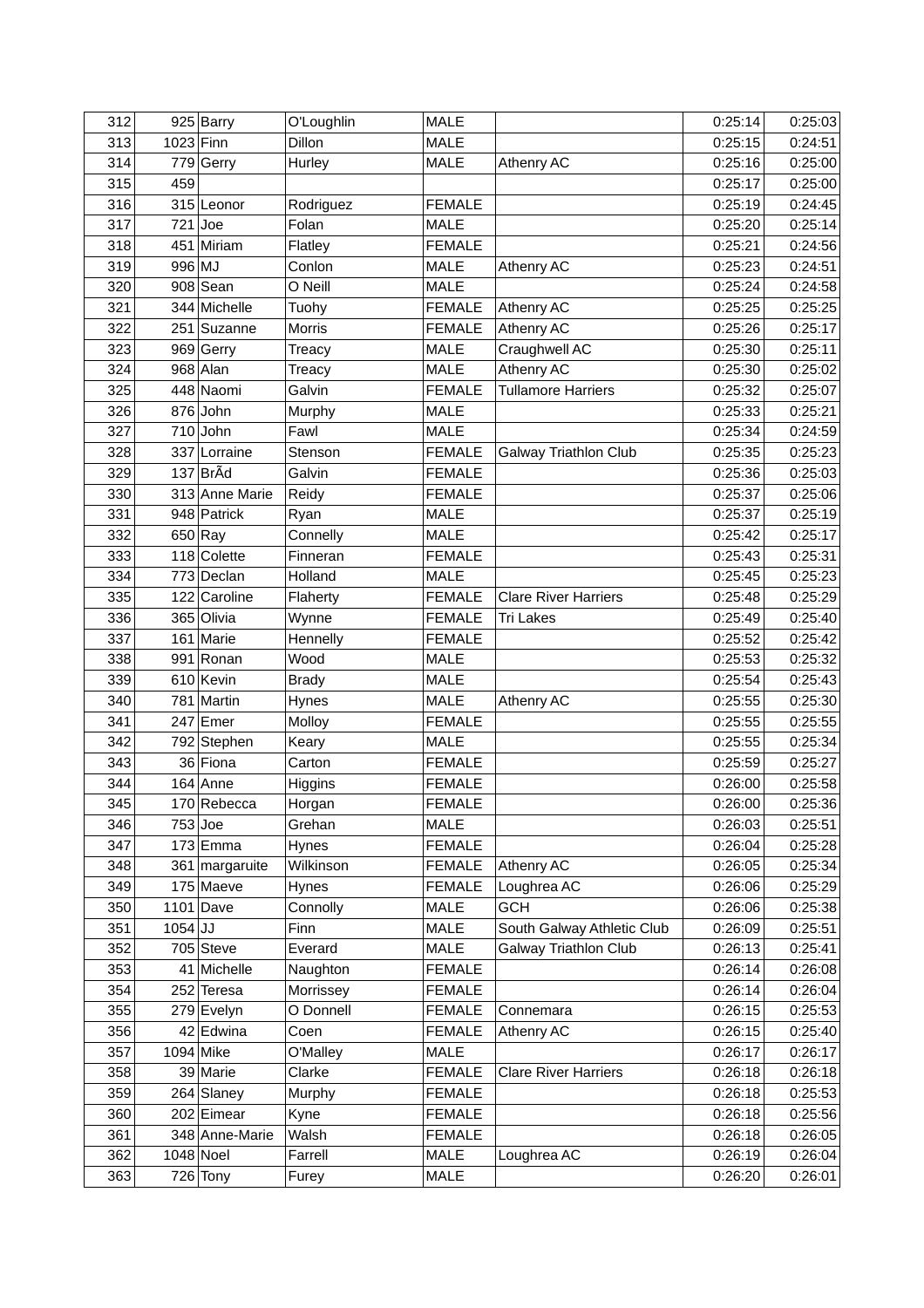| 364 |        | 1002 Martin   | Keane          | <b>MALE</b>   | Athenry AC                   | 0:26:20 | 0:26:15 |
|-----|--------|---------------|----------------|---------------|------------------------------|---------|---------|
| 365 |        | $138$ Kate    | Gavin          | <b>FEMALE</b> | <b>Athenry AC</b>            | 0:26:22 | 0:25:47 |
| 366 |        | 1115 Kieran   | O'Leary        | MALE          | Craughwell AC                | 0:26:23 | 0:26:08 |
| 367 |        |               |                |               |                              | 0:26:25 | 0:25:29 |
| 368 |        | 780 Joe       | Hyland         | MALE          |                              | 0:26:26 | 0:26:03 |
| 369 |        | 916 James     | O'Dea          | <b>MALE</b>   | <b>HPE Running Club</b>      | 0:26:28 | 0:26:04 |
| 370 |        | $603$ Niall   | <b>Beatty</b>  | MALE          |                              | 0:26:32 | 0:26:14 |
| 371 |        | 87 Patricia   | Donnellan      | <b>FEMALE</b> |                              | 0:26:32 | 0:26:14 |
| 372 |        | 55 Kassy      | Counihan       | <b>FEMALE</b> | Loughrea AC                  | 0:26:33 | 0:26:19 |
| 373 |        | 309 Christina | Quinn          | <b>FEMALE</b> |                              | 0:26:34 | 0:26:13 |
| 374 |        | 1026 Shane    | Keane          | MALE          | East Galway                  | 0:26:36 | 0:26:17 |
| 375 |        | 847 Brian     | McGee          | MALE          |                              | 0:26:37 | 0:26:21 |
| 376 |        | 699 Frank     | Dunleavy       | <b>MALE</b>   |                              | 0:26:41 | 0:26:08 |
| 377 |        | 216 Samantha  | Mahon          | <b>FEMALE</b> |                              | 0:26:43 | 0:26:37 |
| 378 |        | 225 Patricia  | Mc Fadden      | <b>FEMALE</b> |                              | 0:26:43 | 0:26:21 |
| 379 |        | 435 Pauline   | <b>Barrett</b> | <b>FEMALE</b> |                              | 0:26:45 | 0:26:19 |
| 380 |        | $388$ Jane    | Dillon         | <b>FEMALE</b> | DXC Galway Running Club      | 0:26:47 | 0:26:44 |
| 381 |        | $411$ Rita    | Loughrey       | <b>FEMALE</b> | Caltra & District AC         | 0:26:49 | 0:26:27 |
| 382 |        | 325 Maedhbh   | Scanlon        | <b>FEMALE</b> |                              | 0:26:49 | 0:26:40 |
| 383 |        | 262 Fiona     | Murphy         | <b>FEMALE</b> |                              | 0:26:51 | 0:26:38 |
| 384 |        | 1039 Noel     | <b>Burke</b>   | <b>MALE</b>   |                              | 0:26:52 | 0:26:52 |
| 385 |        | 326 Helena    | Scannell       | <b>FEMALE</b> | <b>GCH</b>                   | 0:26:56 | 0:26:33 |
| 386 |        | 789 Eoin      | Keane          | MALE          |                              | 0:26:58 | 0:26:42 |
| 387 |        | 431 Emily     | Holohan        | <b>FEMALE</b> |                              | 0:27:00 | 0:26:40 |
| 388 |        | 114 Mary      | Farrell        | <b>FEMALE</b> |                              | 0:27:02 | 0:26:47 |
| 389 |        | 716 Brian     | Flaherty       | <b>MALE</b>   |                              | 0:27:03 | 0:26:48 |
| 390 |        | 76 Corina     | Delaney        | <b>FEMALE</b> |                              | 0:27:04 | 0:26:46 |
| 391 |        | 332 Patricia  | Sheppard       | <b>FEMALE</b> | Castlegar AC                 | 0:27:04 | 0:26:48 |
| 392 |        | 842 Brian     | McDonagh       | <b>MALE</b>   |                              | 0:27:05 | 0:26:58 |
| 393 |        | 35 Beatriz    | Carrasco       | <b>FEMALE</b> |                              | 0:27:06 | 0:26:57 |
| 394 |        | 68 Elisha     | Daniels        | <b>FEMALE</b> | Craughwell AC                | 0:27:08 | 0:26:58 |
| 395 |        | 289 Eimear    | O'Connor       | <b>FEMALE</b> | Craughwell AC                | 0:27:14 | 0:27:04 |
| 396 |        | $419$ Edel    | Kavanagh       | <b>FEMALE</b> | Craughwell AC                | 0:27:14 | 0:27:05 |
| 397 |        | 357 Kathleen  | Warde          | <b>FEMALE</b> | Tuam AC                      | 0:27:15 | 0:27:05 |
| 398 |        | $220$ Jane    | Mangan         | <b>FEMALE</b> | Athenry AC                   | 0:27:16 | 0:26:48 |
| 399 |        | 845 Michael   | McDonagh       | MALE          | Athenry AC                   | 0:27:17 | 0:26:50 |
| 400 |        | 92 Stephanie  | Duane          | <b>FEMALE</b> | Athenry AC                   | 0:27:18 | 0:27:18 |
| 401 |        | $212$ Anne    | Lyng           | <b>FEMALE</b> | Athenry AC                   | 0:27:18 | 0:27:18 |
| 402 |        | 906 Ronan     | O Grady        | MALE          | Castlegar AC                 | 0:27:22 | 0:26:53 |
| 403 |        | 1110 David    | Fahy           | MALE          |                              | 0:27:23 | 0:27:23 |
| 404 |        | 693 Colin     | Duane          | MALE          | Athenry AC                   | 0:27:26 | 0:27:14 |
| 405 |        | 838 Cathal    | McBride        | MALE          |                              | 0:27:27 | 0:26:54 |
| 406 |        | 227 Mary      | McCormack      | <b>FEMALE</b> | <b>Clare River Harriers</b>  | 0:27:29 | 0:27:10 |
| 407 |        | 641 Dermot    | Comerford      | <b>MALE</b>   |                              | 0:27:30 | 0:27:02 |
| 408 |        | $975$ John    | Walsh          | MALE          | <b>Galway Triathlon Club</b> | 0:27:31 | 0:27:31 |
| 409 |        | 993 Dermot    | Young          | MALE          |                              | 0:27:35 | 0:27:18 |
| 410 |        | 133 Claire    | Forde          | <b>FEMALE</b> | Athenry AC                   | 0:27:37 | 0:27:20 |
| 411 |        | 432 Michelle  | Reilly         | <b>FEMALE</b> | Corofin AC                   | 0:27:39 | 0:27:39 |
| 412 | 604 TJ |               | <b>Beatty</b>  | MALE          | Loughrea AC                  | 0:27:40 | 0:27:36 |
| 413 |        | 418 Nuala     | Landers        | <b>FEMALE</b> | Caltra & District AC         | 0:27:43 | 0:27:26 |
| 414 |        | $249$ Julie   | Monaghan       | <b>FEMALE</b> |                              | 0:27:51 | 0:27:38 |
| 415 |        | 933 Arthur    | Potter         | MALE          |                              | 0:27:53 | 0:27:31 |
|     |        |               |                |               |                              |         |         |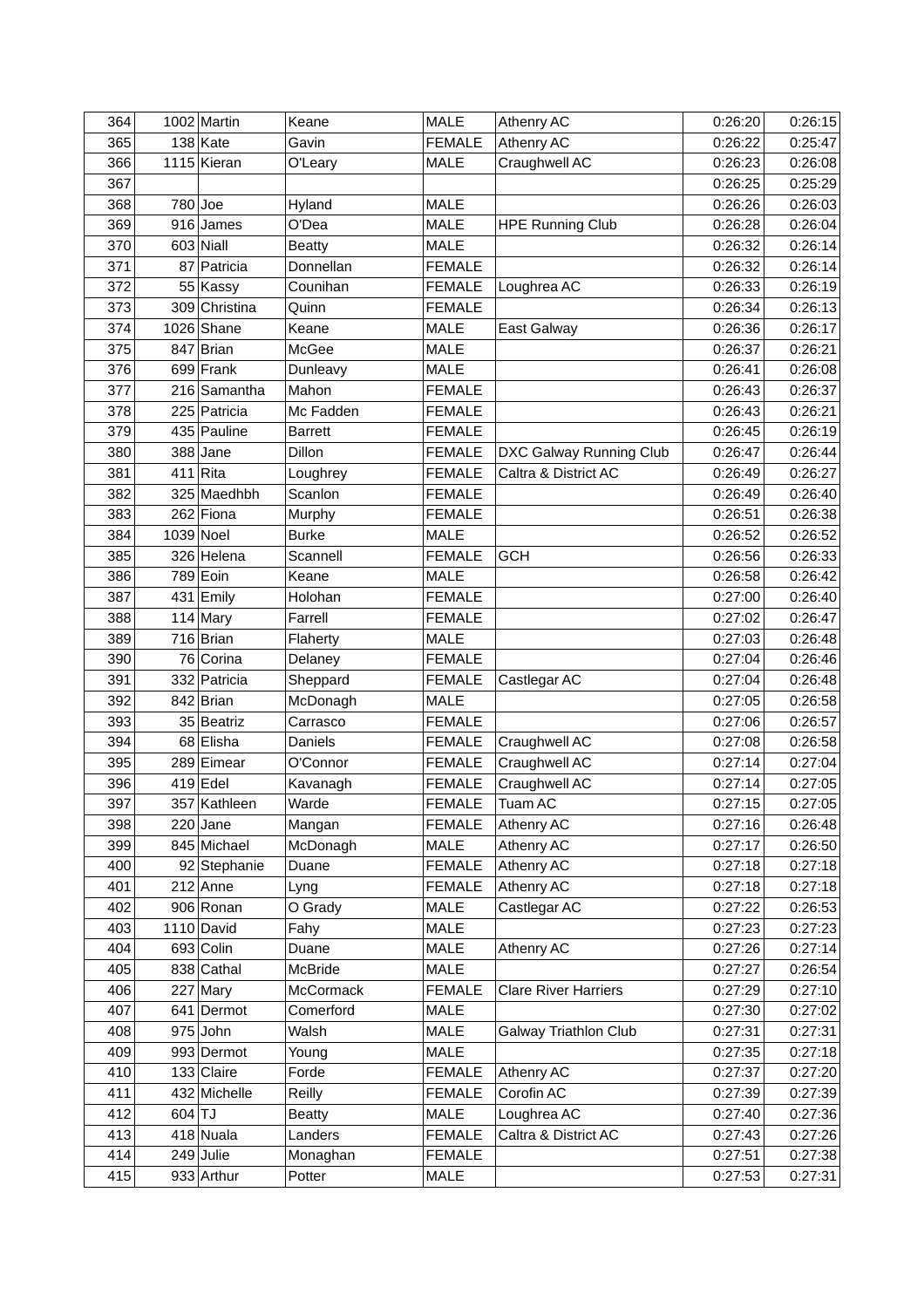| 416 | 873 Brian                 | Mulry          | <b>MALE</b>   | Craughwell AC               | 0:27:54 | 0:27:38 |
|-----|---------------------------|----------------|---------------|-----------------------------|---------|---------|
| 417 | 377 Mary                  | <b>McManus</b> | <b>FEMALE</b> | <b>East Galway</b>          | 0:27:55 | 0:27:33 |
| 418 | 402 Marina                | Hussey         | <b>FEMALE</b> | Tuam AC                     | 0:27:55 | 0:27:22 |
| 419 | 358 Johanna               | Whyte          | <b>FEMALE</b> | Athenry AC                  | 0:27:56 | 0:27:47 |
| 420 | 334 Valerie               | Slattery       | <b>FEMALE</b> | Craughwell AC               | 0:27:57 | 0:27:28 |
| 421 | 150 Olivia                | Grimes         | <b>FEMALE</b> | Athenry AC                  | 0:27:58 | 0:27:24 |
| 422 | 1027 Denis                | <b>Byrne</b>   | MALE          | East Galway                 | 0:27:58 | 0:27:36 |
| 423 | 54 Lucy                   | Corrigan       | <b>FEMALE</b> |                             | 0:27:59 | 0:27:41 |
| 424 | 143 Fionnuala             | Ginty          | <b>FEMALE</b> |                             | 0:28:01 | 0:28:01 |
| 425 | 105 Grainne               | Engels         | <b>FEMALE</b> |                             | 0:28:03 | 0:27:28 |
| 426 | $281$ Ann                 | O'Malley       | <b>FEMALE</b> | <b>GCH</b>                  | 0:28:08 | 0:27:41 |
| 427 | 447 Marie                 | Rooney         | <b>FEMALE</b> | Craughwell AC               | 0:28:10 | 0:27:55 |
| 428 | 34 Anita                  | Carr           | <b>FEMALE</b> |                             | 0:28:11 | 0:27:43 |
| 429 | 149 Eileen                | Grimes         | <b>FEMALE</b> | <b>Athenry AC</b>           | 0:28:12 | 0:27:38 |
| 430 | $104$ Clare               | Ellicott       | <b>FEMALE</b> |                             | 0:28:13 | 0:28:13 |
| 431 | 408 Anita                 | Shaughnessey   | <b>FEMALE</b> | Caltra & District AC        | 0:28:15 | 0:28:14 |
| 432 | $816$ Joe                 | Leahy          | <b>MALE</b>   |                             | 0:28:18 | 0:28:04 |
| 433 | 99 Fiona                  | Dwyer          | <b>FEMALE</b> |                             | 0:28:18 | 0:28:05 |
| 434 | 96 Elaine                 | Dunleavy       | <b>FEMALE</b> |                             | 0:28:22 | 0:28:18 |
| 435 | 342 Elaine                | Treacy         | <b>FEMALE</b> | Athenry AC                  | 0:28:23 | 0:27:55 |
| 436 | 151 Eimear                | Guckian        | <b>FEMALE</b> |                             | 0:28:23 | 0:28:14 |
| 437 | 797 John                  | Kelly          | MALE          |                             | 0:28:23 | 0:27:52 |
| 438 | 420 Helena                | Gorman         | <b>FEMALE</b> | Craughwell AC               | 0:28:24 | 0:28:09 |
| 439 | 378 Edel                  | Jordan         | <b>FEMALE</b> | East Galway                 | 0:28:24 | 0:28:01 |
| 440 | 381 Valerie               | Maybin         | <b>FEMALE</b> | East Galway                 | 0:28:25 | 0:28:01 |
| 441 | 384 Michelle              | Meehan         | <b>FEMALE</b> | East Galway                 | 0:28:25 | 0:28:03 |
| 442 | 40 Nicola                 | Cleary         | <b>FEMALE</b> |                             | 0:28:26 | 0:28:13 |
| 443 | 10 Kate                   | Brackpool      | <b>FEMALE</b> |                             | 0:28:28 | 0:28:00 |
| 444 | $248$ Jane                | Molloy         | <b>FEMALE</b> | Athenry AC                  | 0:28:29 | 0:28:09 |
| 445 | 967 James                 | Tormey         | MALE          |                             | 0:28:34 | 0:28:16 |
| 446 | $176$ Paula               | Hynes          | <b>FEMALE</b> |                             | 0:28:36 | 0:28:11 |
| 447 | $229$ Helen               | McDermott      | <b>FEMALE</b> | Maree AC                    | 0:28:37 | 0:28:10 |
| 448 | 85 Sharon                 | Dolan          | <b>FEMALE</b> | <b>Ballinasloe</b>          | 0:28:38 | 0:28:25 |
| 449 | 179 Elaine                | Joyce          | <b>FEMALE</b> | <b>GCH</b>                  | 0:28:38 | 0:28:14 |
| 450 | 207 Elaine                | Leavy          | <b>FEMALE</b> |                             | 0:28:40 | 0:28:25 |
| 451 | $198$ Dee                 | King           | <b>FEMALE</b> |                             | 0:28:40 | 0:28:07 |
| 452 | 73 Niamh                  | De Paor        | <b>FEMALE</b> |                             | 0:28:41 | 0:28:33 |
| 453 | 136 Dorothy               | Gallagher      | <b>FEMALE</b> | <b>GCH</b>                  | 0:28:41 | 0:27:59 |
| 454 | 331 Qingxia               | Shen           | <b>FEMALE</b> |                             | 0:28:44 | 0:28:27 |
| 455 | 110 Marian                | Fahy           | <b>FEMALE</b> |                             | 0:28:46 | 0:28:13 |
| 456 | 888 Enda                  | Nolan          | <b>MALE</b>   |                             | 0:28:47 | 0:28:47 |
| 457 | 190 Niamh                 | Kelly          | <b>FEMALE</b> | <b>HPE Running Club</b>     | 0:28:50 | 0:28:12 |
| 458 | 62 Majella                | Cummins        | <b>FEMALE</b> | Athenry AC                  | 0:28:50 | 0:28:18 |
| 459 | 86 Yvonne                 | Dolan          | <b>FEMALE</b> |                             | 0:28:52 | 0:28:20 |
| 460 | 897 Tony                  | O'Callaghan    | MALE          |                             | 0:28:56 | 0:28:56 |
| 461 | $1073$ Kevin              | Dolan          | MALE          | Caltra & District AC        | 0:28:57 | 0:28:38 |
| 462 | 329 Claire                | Shanahan       | <b>FEMALE</b> |                             | 0:29:02 | 0:28:46 |
| 463 | $374$ RÃÃ <sup>3</sup> na | Johnson        | <b>FEMALE</b> |                             | 0:29:04 | 0:29:04 |
| 464 | 107 Caroline              | Fahy           | <b>FEMALE</b> | Castlegar AC                | 0:29:05 | 0:28:33 |
| 465 | 260 Lorna                 | Munnelly       | <b>FEMALE</b> |                             | 0:29:06 | 0:28:38 |
| 466 | 159 Teresa                | Healy          | <b>FEMALE</b> | Club vitae                  | 0:29:07 | 0:28:53 |
| 467 | 78 Fiona                  | Dempsey        | <b>FEMALE</b> | <b>Clare River Harriers</b> | 0:29:12 | 0:29:04 |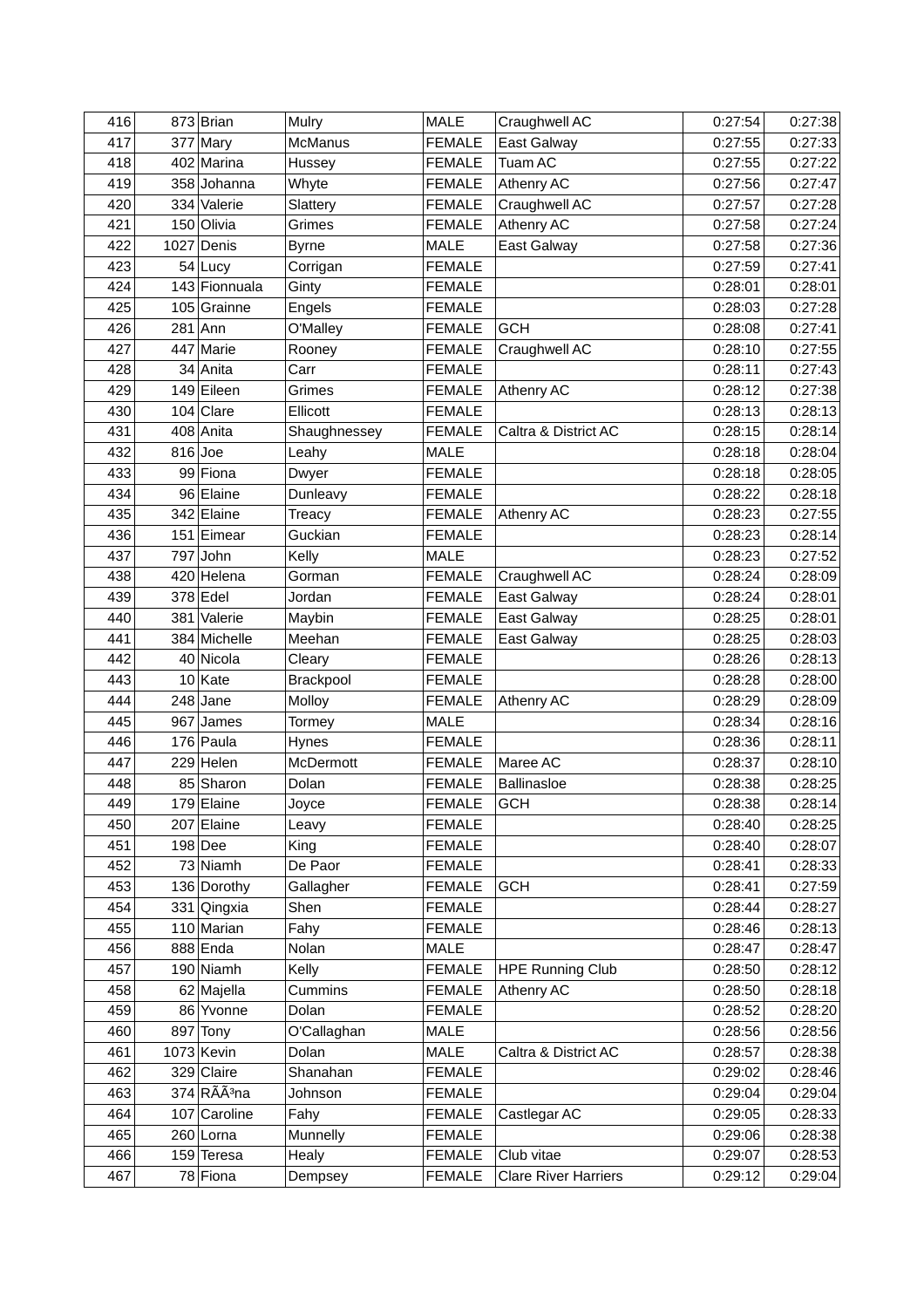| 468        |           | 346 Helen            | Van de Beek          | <b>FEMALE</b>                  | Craughwell AC                 | 0:29:15            | 0:29:01            |
|------------|-----------|----------------------|----------------------|--------------------------------|-------------------------------|--------------------|--------------------|
| 469        |           | 65 Eilish            | Curley               | <b>FEMALE</b>                  |                               | 0:29:18            | 0:28:56            |
| 470        |           | 404 Assumpta         | Meeneghan            | <b>FEMALE</b>                  | Tuam AC                       | 0:29:20            | 0:28:49            |
| 471        |           | 900 MICHEAL          | O DOMHNAILL          | <b>MALE</b>                    |                               | 0:29:22            | 0:29:03            |
| 472        |           | 253 Sylvie           | Mossay-O'Donovan     | <b>FEMALE</b>                  | Craughwell AC                 | 0:29:26            | 0:28:51            |
| 473        |           | 319 Sandra           | Rushe                | <b>FEMALE</b>                  | <b>Barnaderg Road Runners</b> | 0:29:28            | 0:29:16            |
| 474        |           | 241 Michaela         | McNena               | <b>FEMALE</b>                  |                               | 0:29:31            | 0:29:15            |
| 475        |           | 387 Karen            | Glynn                | <b>FEMALE</b>                  | <b>HPE Running Club</b>       | 0:29:32            | 0:29:06            |
| 476        |           | 409 Brid             | Greene               | <b>FEMALE</b>                  | Caltra & District AC          | 0:29:35            | 0:29:17            |
| 477        |           | 715 Michael          | Fitzsimons           | MALE                           |                               | 0:29:37            | 0:29:08            |
| 478        |           | $267$ Kate           | Murray               | <b>FEMALE</b>                  |                               | 0:29:37            | 0:29:08            |
| 479        |           | $215$ Nora           | Maher                | <b>FEMALE</b>                  |                               | 0:29:39            | 0:29:28            |
| 480        |           | 181 Evelyn           | Keane                | <b>FEMALE</b>                  |                               | 0:29:40            | 0:29:29            |
| 481        |           | 83 Edelle            | Doherty              | <b>FEMALE</b>                  |                               | 0:29:45            | 0:29:17            |
| 482        |           | 81 Maeve             | Dennehy              | <b>FEMALE</b>                  |                               | 0:29:45            | 0:29:45            |
| 483        |           | $117$ Alma           | Finnegan             | <b>FEMALE</b>                  | Tuam AC                       | 0:29:47            | 0:29:13            |
| 484        | $178$ Liz |                      | Jennings             | <b>FEMALE</b>                  |                               | 0:29:50            | 0:29:20            |
| 485        |           | $2$ Gabriela         | Aumayr               | <b>FEMALE</b>                  |                               | 0:29:50            | 0:29:20            |
| 486        |           | 259 Deirdre          | Mulry                | <b>FEMALE</b>                  |                               | 0:29:51            | 0:29:44            |
| 487        |           | 988 Michael          | Whyte                | MALE                           |                               | 0:29:54            | 0:29:18            |
| 488        |           | 762 Padraig          | Headd                | <b>MALE</b>                    | Loughrea AC                   | 0:29:54            | 0:29:27            |
| 489        |           | 1018 Gordon          | Lenihan              | <b>MALE</b>                    | <b>Clare River Harriers</b>   | 0:29:56            | 0:29:45            |
| 490        |           | 338 Ursula           | Stephens             | <b>FEMALE</b>                  |                               | 0:29:59            | 0:29:27            |
| 491        |           | 998 Michael          | Glynn                | <b>MALE</b>                    | Athenry AC                    | 0:29:59            | 0:29:37            |
| 492        |           | 417 Aine             | Kelly                | <b>FEMALE</b>                  | Caltra & District AC          | 0:30:00            | 0:29:53            |
| 493        |           | 413 Maura            | Fallon               | <b>FEMALE</b>                  | Caltra & District AC          | 0:30:01            | 0:29:53            |
| 494        |           | $679$ John           | Dillon               | <b>MALE</b>                    |                               | 0:30:08            | 0:29:29            |
| 495        |           | $100$ Ann            | Earls                | <b>FEMALE</b>                  |                               | 0:30:09            | 0:29:58            |
| 496        |           | 64 Nuala             | Cunningham           | <b>FEMALE</b>                  |                               | 0:30:10            | 0:29:59            |
| 497        |           | 354 Sinead           | Walsh                | <b>FEMALE</b>                  | <b>Athenry AC</b>             | 0:30:11            | 0:30:11            |
| 498        |           | 155 Aishling         | Hanrahan             | <b>FEMALE</b>                  | Loughrea AC                   | 0:30:11            | 0:29:51            |
| 499        |           | 275 Sharon           | Noone                | <b>FEMALE</b>                  |                               | 0:30:14            | 0:29:44            |
| 500        |           | 204 Rebecca          | Lally                | <b>FEMALE</b>                  |                               | 0:30:15            | 0:29:38            |
| 501        |           | 285 Rachel           | O'Brien              | <b>FEMALE</b>                  |                               | 0:30:16            | 0:29:38            |
| 502        |           | 191 Therese          | Kelly                | <b>FEMALE</b>                  |                               | 0:30:16            | 0:29:38            |
| 503        |           | 221 Loretta          | Masterson            | <b>FEMALE</b>                  | Loughrea AC                   | 0:30:16            | 0:29:39            |
| 504        |           | 189 Gillian          | Kelly                | <b>FEMALE</b>                  |                               | 0:30:17            | 0:30:17            |
| 505        |           | 140 Leona            | Gibbons              | <b>FEMALE</b>                  | Tuam AC                       | 0:30:17            | 0:29:43            |
| 506        |           | 233 Marie            | McGee                | <b>FEMALE</b>                  |                               | 0:30:17            | 0:30:02            |
| 507        |           | 158 Emma             | Hawkes               | <b>FEMALE</b>                  | Loughrea AC                   | 0:30:19            | 0:30:05            |
| 508        |           | 250 Anne Marie       | Moore                | <b>FEMALE</b>                  |                               | 0:30:20            | 0:29:45            |
| 509        |           | 445 Veronica         | Coffey               | <b>FEMALE</b>                  | Athenry AC                    | 0:30:20            | 0:30:20            |
|            |           | $127$ Orla           |                      | <b>FEMALE</b>                  |                               | 0:30:21            |                    |
| 510<br>511 |           | 629 Michael          | Flatley<br>Carey     | MALE                           |                               | 0:30:24            | 0:29:51<br>0:29:58 |
|            |           |                      |                      |                                |                               |                    |                    |
| 512<br>513 |           | $1$ Janan<br>49 Mary | Alani<br>Connaughton | <b>FEMALE</b><br><b>FEMALE</b> |                               | 0:30:33<br>0:30:41 | 0:30:17<br>0:30:09 |
|            |           |                      |                      |                                | Athenry AC                    |                    |                    |
| 514        |           | 353 Mary             | Walsh                | <b>FEMALE</b>                  |                               | 0:30:43            | 0:30:06            |
| 515        |           | 444 Vicki            | Moriarty             | <b>FEMALE</b>                  |                               | 0:30:51            | 0:30:42            |
| 516        |           | 359 Maggie           | Whyte                | <b>FEMALE</b>                  |                               | 0:30:52            | 0:30:42            |
| 517        |           | 800 Shane            | Kelly                | MALE                           |                               | 0:30:59            | 0:30:40            |
| 518        |           | 272 Marieta          | Nolan                | <b>FEMALE</b>                  | Tuam AC                       | 0:30:59            | 0:30:29            |
| 519        |           | 323 Michelle         | Ryan-Kelly           | <b>FEMALE</b>                  |                               | 0:31:00            | 0:30:28            |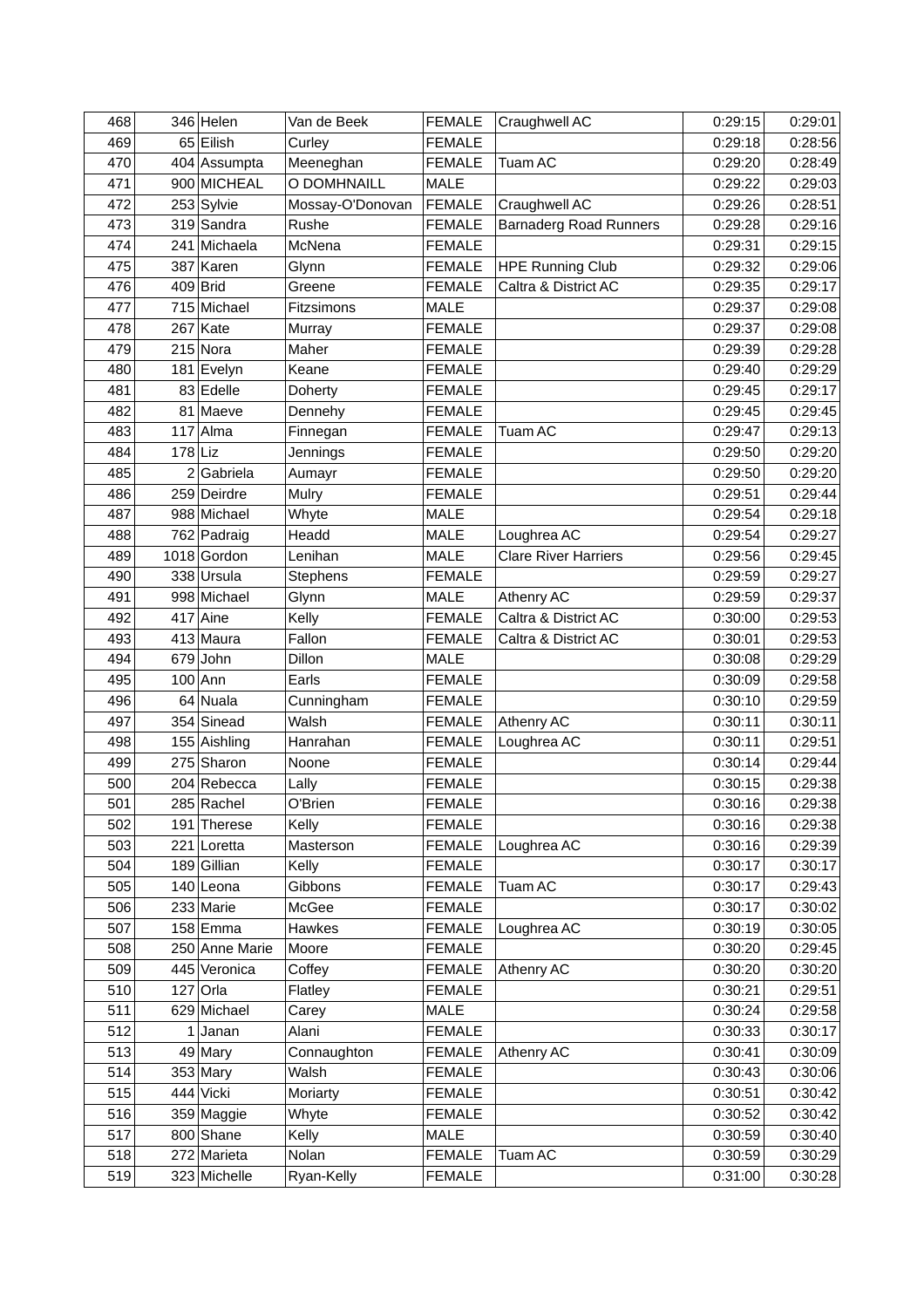| 520 | 355 Ashla    | Ward                      | <b>FEMALE</b> | Athenry AC           | 0:31:04 | 0:30:27 |
|-----|--------------|---------------------------|---------------|----------------------|---------|---------|
| 521 | 607 Vinny    | <b>Beirne</b>             | <b>MALE</b>   |                      | 0:31:09 | 0:30:40 |
| 522 | 152 Eadaoin  | Guilfoyle                 | <b>FEMALE</b> |                      | 0:31:16 | 0:31:06 |
| 523 | 174 Louise   | Hynes                     | <b>FEMALE</b> | Loughrea AC          | 0:31:26 | 0:31:18 |
| 524 | 37 Sarah     | Caulfield                 | <b>FEMALE</b> |                      | 0:31:30 | 0:31:01 |
| 525 | 210 Michelle | Long                      | <b>FEMALE</b> |                      | 0:31:34 | 0:31:06 |
| 526 | 31 Orla      | Cannon                    | <b>FEMALE</b> |                      | 0:31:38 | 0:31:03 |
| 527 | 124 Margaret | Flaherty                  | <b>FEMALE</b> |                      | 0:31:39 | 0:31:23 |
| 528 | $658$ Mark   | Cronin                    | <b>MALE</b>   |                      | 0:31:42 | 0:31:12 |
| 529 | 941 Bradley  | Rowles                    | MALE          |                      | 0:31:43 | 0:31:06 |
| 530 | $162$ Edel   | Herlihy                   | <b>FEMALE</b> | Loughrea AC          | 0:31:43 | 0:31:29 |
| 531 | $382$ Sarah  | Lally                     | <b>FEMALE</b> | East Galway          | 0:31:45 | 0:31:22 |
| 532 | 180 Maeve    | Joyce                     | <b>FEMALE</b> |                      | 0:31:51 | 0:31:19 |
| 533 | 196 Karen    | Killilea                  | <b>FEMALE</b> | Caltra & District AC | 0:31:55 | 0:31:36 |
| 534 | 154 Leona    | Halton                    | <b>FEMALE</b> | Athenry AC           | 0:31:55 | 0:31:53 |
| 535 | $153$ Dee    | Halloran                  | <b>FEMALE</b> | Athenry AC           | 0:31:58 | 0:31:37 |
| 536 | 380 Kay      | Garvey                    | <b>FEMALE</b> | East Galway          | 0:31:59 | 0:31:35 |
| 537 | 5 Aideen     | <b>Beatty</b>             | <b>FEMALE</b> | <b>GCH</b>           | 0:32:01 | 0:31:36 |
| 538 | 219 Ramona   | Mallen                    | <b>FEMALE</b> |                      | 0:32:04 | 0:31:52 |
| 539 | $1074$ Sean  | Lawlor                    | MALE          | Caltra & District AC | 0:32:05 | 0:31:58 |
| 540 | 1113 Padraig | <b>Brady</b>              | MALE          |                      | 0:32:06 | 0:31:33 |
| 541 | 269 Helen    | NÃ ChiarÃ <sub>i</sub> in | <b>FEMALE</b> | <b>Tuam AC</b>       | 0:32:07 | 0:31:36 |
| 542 | 121 Aislinn  | Flaherty                  | <b>FEMALE</b> | Tuam AC              | 0:32:19 | 0:31:49 |
| 543 | 391 Aisling  | Deely                     | <b>FEMALE</b> | Loughrea AC          | 0:32:36 | 0:32:24 |
| 544 | 32 Delma     | Carey                     | <b>FEMALE</b> |                      | 0:32:39 | 0:32:01 |
| 545 | 236 Linda    | McIntyre                  | <b>FEMALE</b> |                      | 0:32:43 | 0:32:08 |
| 546 | $167$ Laura  | Hogan                     | <b>FEMALE</b> |                      | 0:32:45 | 0:32:28 |
| 547 | 327 Eimear   | Seery                     | <b>FEMALE</b> | Athenry AC           | 0:32:52 | 0:32:15 |
| 548 | 244 Carmel   | Mitchell                  | <b>FEMALE</b> | Athenry AC           | 0:33:05 | 0:32:51 |
| 549 | 109 Laura    | Fahy                      | <b>FEMALE</b> |                      | 0:33:07 | 0:32:38 |
| 550 | $61$ Jane    | Cullinane                 | <b>FEMALE</b> | Loughrea AC          | 0:33:20 | 0:32:49 |
| 551 | $708$ Tadhg  | Fahy                      | MALE          | Loughrea AC          | 0:33:20 | 0:32:49 |
| 552 | 362 Etain    | Wilson                    | <b>FEMALE</b> | Athenry AC           | 0:33:23 | 0:32:49 |
| 553 | 415 Fidelma  | Dolan                     | <b>FEMALE</b> | Caltra & District AC | 0:33:26 | 0:33:08 |
| 554 | 312 Brenda   | Rabbitte                  | <b>FEMALE</b> | Athenry AC           | 0:33:43 | 0:33:07 |
| 555 | 341 Aine     | Tivnan                    | <b>FEMALE</b> |                      | 0:33:48 | 0:33:48 |
| 556 | $131$ Eilis  | Foran                     | <b>FEMALE</b> |                      | 0:33:54 | 0:33:18 |
| 557 | 268 Breege   | Newell                    | <b>FEMALE</b> | Craughwell AC        | 0:33:56 | 0:33:21 |
| 558 | 246 Diane    | Mitchell                  | <b>FEMALE</b> |                      | 0:33:58 | 0:33:50 |
| 559 | 416 Maureen  | Lawlor                    | <b>FEMALE</b> | Caltra & District AC | 0:34:08 | 0:34:01 |
| 560 | 195 Monica   | Killeen                   | <b>FEMALE</b> |                      | 0:34:26 | 0:34:08 |
| 561 | 43 Nollaig   | Cogavin                   | <b>FEMALE</b> | Loughrea AC          | 0:34:52 | 0:34:43 |
| 562 | 157 Anita    | Haverty                   | <b>FEMALE</b> |                      | 0:34:52 | 0:34:41 |
| 563 | 414 Maura    | Hardiman                  | FEMALE        |                      | 0:35:08 | 0:34:29 |
| 564 | 187 Elaine   | Kelly                     | <b>FEMALE</b> |                      | 0:35:09 | 0:34:31 |
| 565 | 14 Sonya     | <b>Broderick</b>          | <b>FEMALE</b> | Athenry AC           | 0:35:09 | 0:34:31 |
| 566 | 230 Orla     | McDermott                 | <b>FEMALE</b> |                      | 0:35:22 | 0:34:54 |
| 567 | 222 Angela   | Mc Cluskey                | <b>FEMALE</b> | <b>GCH</b>           | 0:35:33 | 0:35:16 |
| 568 | $683$ Alan   | Doheny                    | MALE          |                      | 0:35:57 | 0:35:21 |
| 569 | 306 Lisa     | Porter                    | <b>FEMALE</b> |                      | 0:36:14 | 0:35:41 |
| 570 | 1001 Peadar  | Nugent                    | MALE          | Athenry AC           | 0:36:25 | 0:35:59 |
| 571 | $392$ Mary   | Porter                    | <b>FEMALE</b> |                      | 0:53:06 | 0:52:32 |